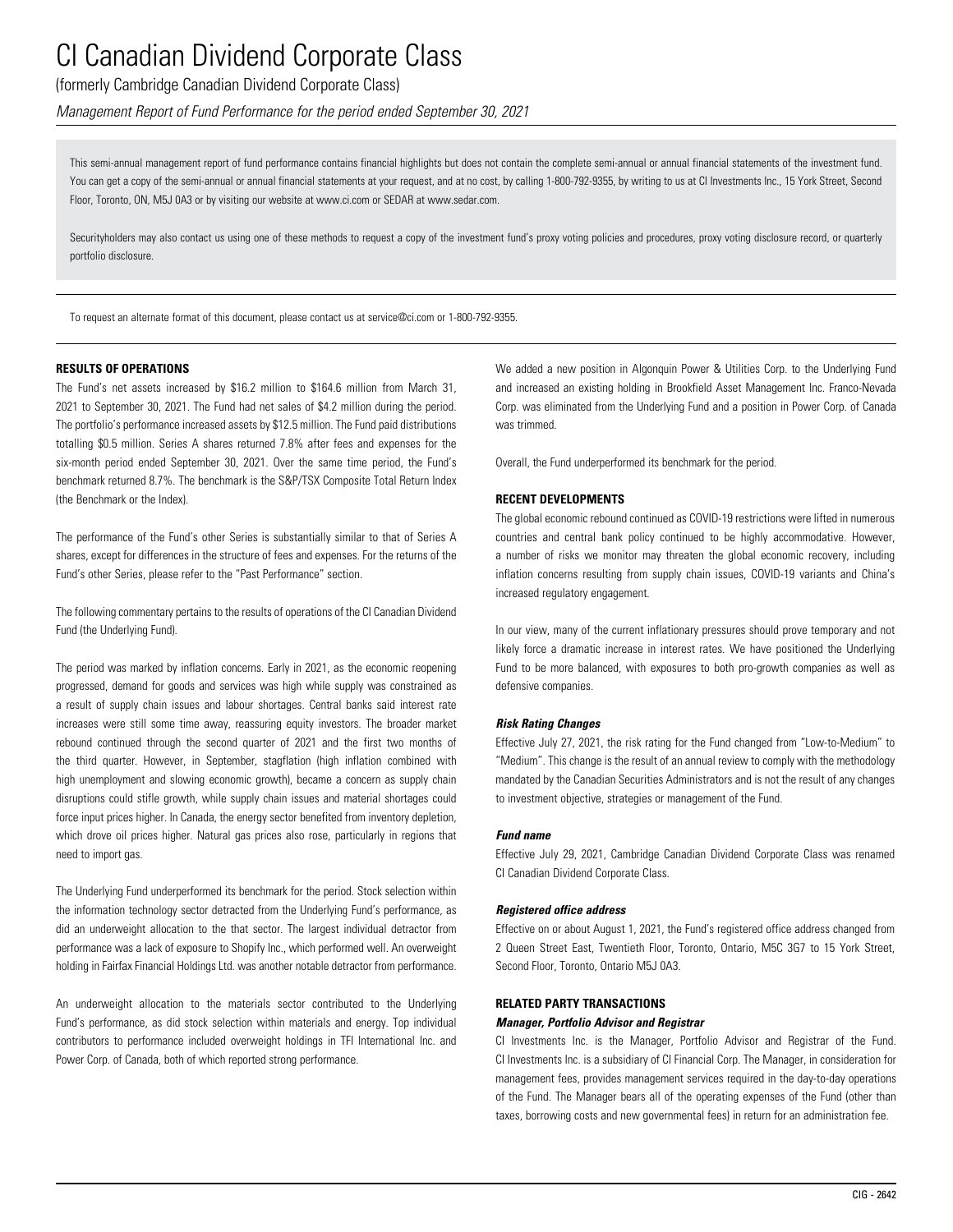(formerly Cambridge Canadian Dividend Corporate Class)

*Management Report of Fund Performance for the period ended September 30, 2021*

Management fee and administration fee rates as at September 30, 2021, for each of the Series are shown below:

|                    | <b>Annual management</b><br>fee rate (%) | <b>Annual administration</b><br>fee rate (%) |
|--------------------|------------------------------------------|----------------------------------------------|
| <b>A Shares</b>    | 2.000                                    | 0.20                                         |
| <b>AT5 Shares</b>  | 2.000                                    | 0.20                                         |
| <b>AT8 Shares</b>  | 2.000                                    | 0.20                                         |
| <b>E</b> Shares    | 1.950                                    | 0.15                                         |
| <b>EF Shares</b>   | 0.950                                    | 0.15                                         |
| <b>EFT5 Shares</b> | 0.950                                    | 0.15                                         |
| <b>EFT8 Shares</b> | 0.950                                    | 0.15                                         |
| <b>ET5 Shares</b>  | 1.950                                    | 0.15                                         |
| <b>ET8 Shares</b>  | 1.950                                    | 0.15                                         |
| <b>F</b> Shares    | 1.000                                    | 0.20                                         |
| <b>FT5 Shares</b>  | 1.000                                    | 0.20                                         |
| <b>FT8 Shares</b>  | 1.000                                    | 0.20                                         |
| I Shares           | Paid directly by investor                | Paid directly by investor                    |
| <b>IT8 Shares</b>  | Paid directly by investor                | Paid directly by investor                    |
| <b>O</b> Shares    | Paid directly by investor                | 0.15                                         |
| <b>OT5 Shares</b>  | Paid directly by investor                | 0.15                                         |
| <b>OT8 Shares</b>  | Paid directly by investor                | 0.15                                         |
| <b>P</b> Shares    | Paid directly by investor                | 0.20                                         |
| <b>PT5 Shares</b>  | Paid directly by investor                | 0.20                                         |
| <b>PT8 Shares</b>  | Paid directly by investor                | 0.20                                         |
| <b>W Shares</b>    | Paid directly by investor                | 0.14                                         |

The Manager received \$0.9 million in management fees and \$0.1 million in administration fees for the period.

### *Management Fees*

Approximately 27% of total management fees were used to pay for sales and trailing commissions. The remaining 73% of management fees were used to pay for investment management and other general administration.

### *Related Fund Trading*

Related fund trading occurs when a Fund purchases or sells units/shares of another Fund managed by the Manager. During the period ended September 30, 2021, the Fund engaged in related fund trading or held position(s) in related fund(s) at the end of the period.

### *Independent Review Committee*

The Fund has received standing instructions from the Fund's Independent Review Committee (IRC) to make or hold an investment in the security of an issuer related to the Manager.

The applicable standing instructions require, amongst others, that related party transactions be conducted in accordance with the Manager's policies and procedures and applicable law and that the Manager advise the IRC of any material breach of such policies. The Manager's policies require that investment decisions in respect of related party transactions (a) are free from any influence by an entity related to the Manager and without taking into account any consideration relevant to an entity related to the Manager; (b) represent the business judgment of the Manager, uninfluenced by considerations other than the best interests of the Fund; and (c) do not exceed the limitations of the applicable legislation. Quarterly, the IRC reviews reports which assess compliance with applicable CI policies. Annually, the IRC reviews reports describing each instance that the Manager acted in reliance on the standing instructions noted above.

The Fund relied on the IRC's standing instructions regarding related party transactions during this reporting period.

Except as otherwise noted above, the Fund was not a party to any related party transactions during the period ended September 30, 2021.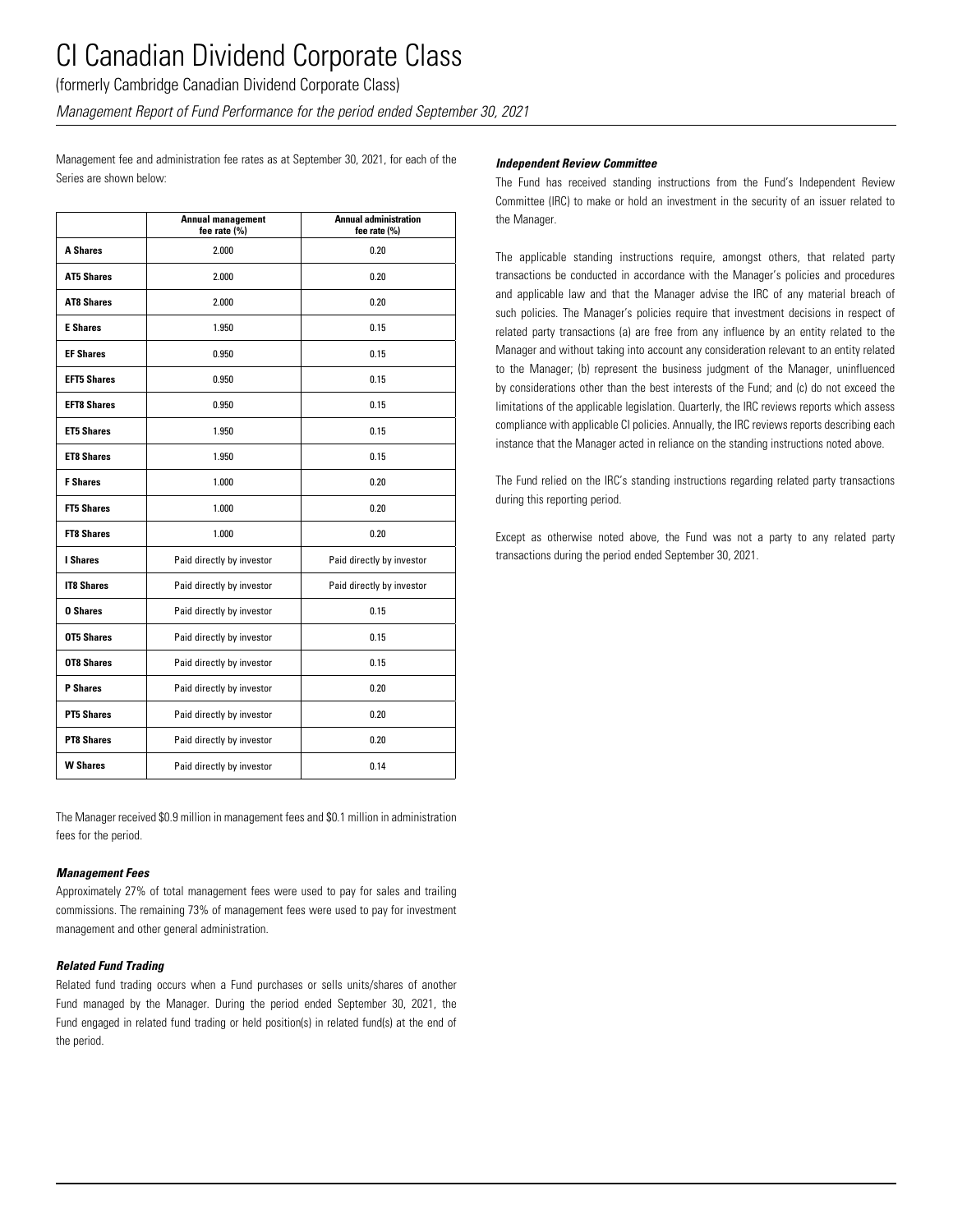(formerly Cambridge Canadian Dividend Corporate Class)

*Management Report of Fund Performance for the period ended September 30, 2021*

### **FINANCIAL HIGHLIGHTS**

The following tables show selected key financial information about the Fund and are intended to help you understand the Fund's financial performance for the past six periods, as applicable.

| Net Assets per Share (\$) <sup>(1)(2)(4)*</sup> |                                                                  |                        |                                                         | Increase (decrease) from operations:                  |                                           |                                                                                    | Dividends:                                                         |                          |                                |                          |                                           |                                                                                |
|-------------------------------------------------|------------------------------------------------------------------|------------------------|---------------------------------------------------------|-------------------------------------------------------|-------------------------------------------|------------------------------------------------------------------------------------|--------------------------------------------------------------------|--------------------------|--------------------------------|--------------------------|-------------------------------------------|--------------------------------------------------------------------------------|
|                                                 | Net assets at<br>the beginning<br>of period <sup>(2)</sup><br>\$ | Total<br>revenue<br>\$ | Total<br>expenses<br>(excluding<br>distributions)<br>\$ | Realized<br>gains<br>(losses) for<br>the period<br>\$ | gains<br>(losses) for<br>the period<br>\$ | Unrealized Total increase<br>(decrease)<br>from<br>operations <sup>(2)</sup><br>\$ | From net<br>investment<br>income<br>(excluding<br>dividends)<br>\$ | From<br>dividends<br>\$  | From<br>capital<br>gains<br>\$ | Return of capital<br>\$  | Total<br>dividends <sup>(2,3)</sup><br>\$ | <b>Net assets</b><br>at the end of<br>the period<br>shown <sup>(2)</sup><br>\$ |
|                                                 |                                                                  |                        |                                                         |                                                       |                                           |                                                                                    |                                                                    |                          |                                |                          |                                           |                                                                                |
| <b>A Shares</b>                                 |                                                                  |                        |                                                         |                                                       |                                           |                                                                                    |                                                                    |                          |                                |                          |                                           |                                                                                |
|                                                 | Commencement of operations December 21, 2015                     |                        |                                                         |                                                       |                                           |                                                                                    |                                                                    |                          |                                |                          |                                           |                                                                                |
| Sept. 30, 2021                                  | 12.14                                                            | 0.14                   | (0.16)                                                  | 0.28                                                  | 0.65                                      | 0.91                                                                               |                                                                    | $\overline{a}$           |                                |                          | $\overline{\phantom{a}}$                  | 13.09                                                                          |
| Mar. 31, 2021                                   | 8.78                                                             | 0.36                   | (0.26)                                                  | (0.21)                                                | 4.14                                      | 4.03                                                                               |                                                                    | (0.32)                   | (0.40)                         |                          | (0.72)                                    | 12.14                                                                          |
| Mar. 31, 2020                                   | 11.65                                                            | 0.30                   | (0.29)                                                  | 0.48                                                  | (3.24)                                    | (2.75)                                                                             |                                                                    | (0.21)                   | (0.34)                         |                          | (0.55)                                    | 8.78                                                                           |
| Mar. 31, 2019                                   | 10.94                                                            | 0.20                   | (0.29)                                                  | 0.80                                                  | 0.34                                      | 1.05                                                                               |                                                                    | (0.15)                   | (0.22)                         |                          | (0.37)                                    | 11.65                                                                          |
| Mar. 31, 2018                                   | 11.09                                                            | 0.11                   | (0.31)                                                  | 0.78                                                  | (0.29)                                    | 0.29                                                                               |                                                                    | (0.08)                   | (0.32)                         |                          | (0.40)                                    | 10.94                                                                          |
| Mar. 31, 2017                                   | 10.33                                                            | 0.01                   | (0.27)                                                  | 1.19                                                  | 0.90                                      | 1.83                                                                               |                                                                    | (0.04)                   | (0.51)                         |                          | (0.55)                                    | 11.09                                                                          |
| <b>AT5 Shares</b>                               |                                                                  |                        |                                                         |                                                       |                                           |                                                                                    |                                                                    |                          |                                |                          |                                           |                                                                                |
|                                                 | Commencement of operations December 21, 2015                     |                        |                                                         |                                                       |                                           |                                                                                    |                                                                    |                          |                                |                          |                                           |                                                                                |
| Sept. 30, 2021                                  | 9.24                                                             | 0.11                   | (0.12)                                                  | 0.21                                                  | 0.54                                      | 0.74                                                                               |                                                                    | $\overline{\phantom{a}}$ |                                | (0.21)                   | (0.21)                                    | 9.75                                                                           |
| Mar. 31, 2021                                   | 7.08                                                             | 0.29                   | (0.20)                                                  | (0.16)                                                | 3.28                                      | 3.21                                                                               |                                                                    | (0.24)                   | (0.31)                         | (0.47)                   | (1.02)                                    | 9.24                                                                           |
| Mar. 31, 2020                                   | 9.88                                                             | 0.24                   | (0.24)                                                  | 0.39                                                  | (2.66)                                    | (2.27)                                                                             |                                                                    | (0.17)                   | (0.28)                         | (0.47)                   | (0.92)                                    | 7.08                                                                           |
| Mar. 31, 2019                                   | 9.77                                                             | 0.17                   | (0.25)                                                  | 0.68                                                  | 0.36                                      | 0.96                                                                               |                                                                    | (0.12)                   | (0.19)                         | (0.51)                   | (0.82)                                    | 9.88                                                                           |
| Mar. 31, 2018                                   | 10.43                                                            | 0.10                   | (0.29)                                                  | 0.71                                                  | (0.20)                                    | 0.32                                                                               |                                                                    | (0.07)                   | (0.29)                         | (0.54)                   | (0.90)                                    | 9.77                                                                           |
| Mar. 31, 2017                                   | 10.19                                                            | 0.04                   | (0.27)                                                  | 2.96                                                  | (1.53)                                    | 1.20                                                                               |                                                                    | (0.04)                   | (0.48)                         | (0.51)                   | (1.03)                                    | 10.43                                                                          |
| <b>AT8 Shares</b>                               |                                                                  |                        |                                                         |                                                       |                                           |                                                                                    |                                                                    |                          |                                |                          |                                           |                                                                                |
|                                                 | Commencement of operations December 21, 2015                     |                        |                                                         |                                                       |                                           |                                                                                    |                                                                    |                          |                                |                          |                                           |                                                                                |
| Sept. 30, 2021                                  | 7.83                                                             | 0.09                   | (0.10)                                                  | 0.18                                                  | 0.45                                      | 0.62                                                                               |                                                                    | $\overline{a}$           |                                | (0.29)                   | (0.29)                                    | 8.15                                                                           |
| Mar. 31, 2021                                   | 6.22                                                             | 0.24                   | (0.17)                                                  | (0.15)                                                | 2.86                                      | 2.78                                                                               |                                                                    | (0.20)                   | (0.26)                         | (0.67)                   | (1.13)                                    | 7.83                                                                           |
| Mar. 31, 2020                                   | 8.94                                                             | 0.22                   | (0.21)                                                  | 0.39                                                  | (2.55)                                    | (2.15)                                                                             |                                                                    | (0.15)                   | (0.25)                         | (0.68)                   | (1.08)                                    | 6.22                                                                           |
| Mar. 31, 2019                                   | 9.12                                                             | 0.16                   | (0.23)                                                  | 0.62                                                  | 0.38                                      | 0.93                                                                               |                                                                    | (0.11)                   | (0.17)                         | (0.77)                   | (1.05)                                    | 8.94                                                                           |
| Mar. 31, 2018                                   | 10.06                                                            | 0.10                   | (0.26)                                                  | 0.69                                                  | (0.26)                                    | 0.27                                                                               |                                                                    | (0.07)                   | (0.27)                         | (0.84)                   | (1.18)                                    | 9.12                                                                           |
| Mar. 31, 2017                                   | 10.11                                                            | 0.03                   | (0.25)                                                  | 1.99                                                  | (0.51)                                    | 1.26                                                                               |                                                                    | (0.04)                   | (0.47)                         | (0.81)                   | (1.32)                                    | 10.06                                                                          |
| <b>E</b> Shares                                 |                                                                  |                        |                                                         |                                                       |                                           |                                                                                    |                                                                    |                          |                                |                          |                                           |                                                                                |
|                                                 | Commencement of operations December 21, 2015                     |                        |                                                         |                                                       |                                           |                                                                                    |                                                                    |                          |                                |                          |                                           |                                                                                |
| Sept. 30, 2021                                  | 12.22                                                            | 0.14                   | (0.15)                                                  | 0.28                                                  | 0.70                                      | 0.97                                                                               |                                                                    | $\overline{a}$           |                                |                          | $\overline{\phantom{a}}$                  | 13.18                                                                          |
| Mar. 31, 2021                                   | 8.83                                                             | 0.36                   | (0.24)                                                  | (0.23)                                                | 4.17                                      | 4.06                                                                               |                                                                    | (0.32)                   | (0.40)                         |                          | (0.72)                                    | 12.22                                                                          |
| Mar. 31, 2020                                   | 11.70                                                            | 0.29                   | (0.27)                                                  | 0.47                                                  | (2.65)                                    | (2.16)                                                                             |                                                                    | (0.21)                   | (0.34)                         |                          | (0.55)                                    | 8.83                                                                           |
| Mar. 31, 2019                                   | 10.96                                                            | 0.20                   | (0.28)                                                  | 0.80                                                  | 0.41                                      | 1.13                                                                               |                                                                    | (0.15)                   | (0.22)                         |                          | (0.37)                                    | 11.70                                                                          |
| Mar. 31, 2018                                   | 11.10                                                            | 0.11                   | (0.30)                                                  | 0.82                                                  | (0.44)                                    | 0.19                                                                               |                                                                    | (0.08)                   | (0.32)                         |                          | (0.40)                                    | 10.96                                                                          |
| Mar. 31, 2017                                   | 10.32                                                            | 0.05                   | (0.26)                                                  | 2.35                                                  | (1.10)                                    | 1.04                                                                               |                                                                    | (0.04)                   | (0.51)                         |                          | (0.55)                                    | 11.10                                                                          |
| <b>EF Shares</b>                                |                                                                  |                        |                                                         |                                                       |                                           |                                                                                    |                                                                    |                          |                                |                          |                                           |                                                                                |
|                                                 | Commencement of operations December 21, 2015                     |                        |                                                         |                                                       |                                           |                                                                                    |                                                                    |                          |                                |                          |                                           |                                                                                |
| Sept. 30, 2021                                  | 12.93                                                            | 0.15                   | (0.08)                                                  | 0.30                                                  | 0.80                                      | 1.17                                                                               |                                                                    |                          |                                |                          |                                           | 14.03                                                                          |
| Mar. 31, 2021                                   | 9.24                                                             | 0.38                   | (0.13)                                                  | (0.24)                                                | 4.53                                      | 4.54                                                                               |                                                                    | (0.34)                   | (0.42)                         |                          | (0.76)                                    | 12.93                                                                          |
| Mar. 31, 2020                                   | 12.11                                                            | 0.30                   | (0.15)                                                  | 0.45                                                  | (3.19)                                    | (2.59)                                                                             |                                                                    | (0.22)                   | (0.35)                         |                          | (0.57)                                    | 9.24                                                                           |
| Mar. 31, 2019                                   | 11.23                                                            | 0.20                   | (0.15)                                                  | 0.83                                                  | 0.38                                      | 1.26                                                                               |                                                                    | (0.15)                   | (0.22)                         |                          | (0.37)                                    | 12.11                                                                          |
| Mar. 31, 2018                                   | 11.25                                                            | 0.11                   | (0.18)                                                  | 0.81                                                  | (0.39)                                    | 0.35                                                                               | $\overline{\phantom{a}}$                                           | (0.08)                   | (0.33)                         |                          | (0.41)                                    | 11.23                                                                          |
| Mar. 31, 2017                                   | 10.36                                                            | 0.03                   | (0.15)                                                  | 2.85                                                  | (1.35)                                    | 1.38                                                                               | $\overline{\phantom{a}}$                                           | (0.04)                   | (0.52)                         | $\overline{\phantom{a}}$ | (0.56)                                    | 11.25                                                                          |
| <b>EFT5 Shares</b>                              |                                                                  |                        |                                                         |                                                       |                                           |                                                                                    |                                                                    |                          |                                |                          |                                           |                                                                                |
|                                                 | Commencement of operations December 21, 2015                     |                        |                                                         |                                                       |                                           |                                                                                    |                                                                    |                          |                                |                          |                                           |                                                                                |
| Sept. 30, 2021                                  | 9.89                                                             | 0.11                   | (0.07)                                                  | 0.23                                                  | 0.56                                      | 0.83                                                                               |                                                                    | $\overline{\phantom{a}}$ |                                | (0.23)                   | (0.23)                                    | 10.49                                                                          |
| Mar. 31, 2021                                   | 7.47                                                             | 0.26                   | (0.10)                                                  | (0.38)                                                | 3.93                                      | 3.71                                                                               |                                                                    | (0.26)                   | (0.31)                         | (0.52)                   | (1.09)                                    | 9.89                                                                           |
| Mar. 31, 2020                                   | 10.29                                                            | 0.24                   | (0.12)                                                  | 0.51                                                  | (1.95)                                    | (1.32)                                                                             | $\overline{\phantom{a}}$                                           | (0.18)                   | (0.29)                         | (0.49)                   | (0.96)                                    | 7.47                                                                           |
| Mar. 31, 2019                                   | 10.04                                                            | 0.17                   | (0.13)                                                  | 0.73                                                  | 0.35                                      | 1.12                                                                               | $\overline{\phantom{a}}$                                           | (0.13)                   | (0.19)                         | (0.53)                   | (0.85)                                    | 10.29                                                                          |
| Mar. 31, 2018                                   | 10.59                                                            | 0.11                   | (0.17)                                                  | 0.83                                                  | (0.43)                                    | 0.34                                                                               |                                                                    | (0.07)                   | (0.29)                         | (0.55)                   | (0.91)                                    | 10.04                                                                          |
| Mar. 31, 2017                                   | 10.23                                                            | 0.03                   | (0.15)                                                  | 2.15                                                  | (0.63)                                    | 1.40                                                                               | $\overline{\phantom{a}}$                                           | (0.04)                   | (0.49)                         | (0.51)                   | (1.04)                                    | 10.59                                                                          |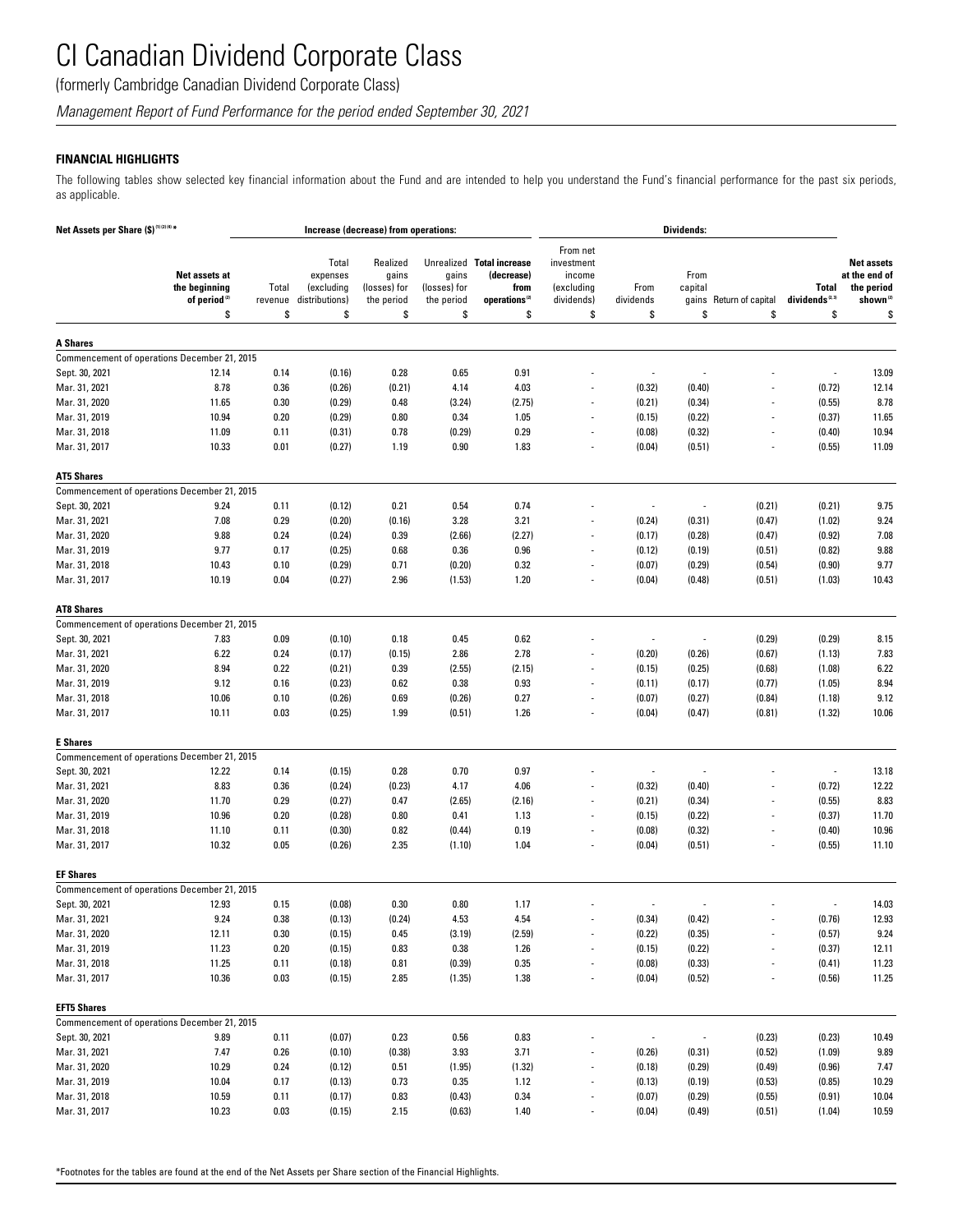(formerly Cambridge Canadian Dividend Corporate Class)

*Management Report of Fund Performance for the period ended September 30, 2021*

### **FINANCIAL HIGHLIGHTS (cont'd)**

| Net Assets per Share (\$) <sup>(1)(2)(4)*</sup> |                                                                  | Increase (decrease) from operations: |                                                         |                                                       |                                           |                                                                                    | Dividends:                                                         |                          |                       |                               |                                                  |                                                                                |
|-------------------------------------------------|------------------------------------------------------------------|--------------------------------------|---------------------------------------------------------|-------------------------------------------------------|-------------------------------------------|------------------------------------------------------------------------------------|--------------------------------------------------------------------|--------------------------|-----------------------|-------------------------------|--------------------------------------------------|--------------------------------------------------------------------------------|
|                                                 | Net assets at<br>the beginning<br>of period <sup>(2)</sup><br>\$ | Total<br>revenue<br>\$               | Total<br>expenses<br>(excluding<br>distributions)<br>\$ | Realized<br>gains<br>(losses) for<br>the period<br>\$ | gains<br>(losses) for<br>the period<br>\$ | Unrealized Total increase<br>(decrease)<br>from<br>operations <sup>(2)</sup><br>\$ | From net<br>investment<br>income<br>(excluding<br>dividends)<br>\$ | From<br>dividends<br>\$  | From<br>capital<br>\$ | gains Return of capital<br>\$ | <b>Total</b><br>dividends <sup>(2,3)</sup><br>\$ | <b>Net assets</b><br>at the end of<br>the period<br>shown <sup>(2)</sup><br>\$ |
|                                                 |                                                                  |                                      |                                                         |                                                       |                                           |                                                                                    |                                                                    |                          |                       |                               |                                                  |                                                                                |
| <b>EFT8 Shares</b>                              |                                                                  |                                      |                                                         |                                                       |                                           |                                                                                    |                                                                    |                          |                       |                               |                                                  |                                                                                |
|                                                 | Commencement of operations December 21, 2015                     |                                      |                                                         |                                                       |                                           |                                                                                    |                                                                    |                          |                       |                               |                                                  |                                                                                |
| Sept. 30, 2021                                  | 8.36                                                             | 0.10                                 | (0.05)                                                  | 0.19                                                  | 0.48                                      | 0.72                                                                               |                                                                    | $\overline{a}$           |                       | (0.31)                        | (0.31)                                           | 8.76                                                                           |
| Mar. 31, 2021                                   | 6.55                                                             | 0.26                                 | (0.09)                                                  | (0.17)                                                | 3.00                                      | 3.00                                                                               |                                                                    | (0.22)                   | (0.26)                | (0.72)                        | (1.20)                                           | 8.36                                                                           |
| Mar. 31, 2020                                   | 9.31                                                             | 0.23                                 | (0.11)                                                  | 0.36                                                  | (2.25)                                    | (1.77)                                                                             |                                                                    | (0.15)                   | (0.26)                | (0.71)                        | (1.12)                                           | 6.55                                                                           |
| Mar. 31, 2019                                   | 9.38                                                             | 0.16                                 | (0.12)                                                  | 0.67                                                  | 0.28                                      | 0.99                                                                               |                                                                    | (0.12)                   | (0.18)                | (0.79)                        | (1.09)                                           | 9.31                                                                           |
| Mar. 31, 2018<br>Mar. 31, 2017                  | 10.22<br>10.15                                                   | 0.10<br>0.03                         | (0.15)<br>(0.13)                                        | 0.73<br>2.50                                          | (0.37)<br>(1.01)                          | 0.31<br>1.39                                                                       |                                                                    | (0.07)<br>(0.04)         | (0.28)<br>(0.47)      | (0.85)<br>(0.81)              | (1.20)<br>(1.32)                                 | 9.38<br>10.22                                                                  |
|                                                 |                                                                  |                                      |                                                         |                                                       |                                           |                                                                                    |                                                                    |                          |                       |                               |                                                  |                                                                                |
| <b>ET5 Shares</b>                               |                                                                  |                                      |                                                         |                                                       |                                           |                                                                                    |                                                                    |                          |                       |                               |                                                  |                                                                                |
|                                                 | Commencement of operations December 21, 2015                     |                                      |                                                         |                                                       |                                           |                                                                                    |                                                                    |                          |                       |                               |                                                  |                                                                                |
| Sept. 30, 2021                                  | 9.31                                                             | 0.11                                 | (0.11)                                                  | 0.21                                                  | 0.60                                      | 0.81                                                                               |                                                                    | $\overline{a}$           |                       | (0.22)                        | (0.22)                                           | 9.83                                                                           |
| Mar. 31, 2021                                   | 7.12                                                             | 0.29                                 | (0.19)                                                  | (0.19)                                                | 3.41                                      | 3.32                                                                               |                                                                    | (0.24)                   | (0.29)                | (0.50)                        | (1.03)                                           | 9.31                                                                           |
| Mar. 31, 2020                                   | 9.91                                                             | 0.24                                 | (0.22)                                                  | 0.38                                                  | (2.30)                                    | (1.90)                                                                             |                                                                    | (0.17)                   | (0.28)                | (0.47)                        | (0.92)                                           | 7.12                                                                           |
| Mar. 31, 2019                                   | 9.79                                                             | 0.17                                 | (0.24)                                                  | 0.74                                                  | 0.25                                      | 0.92                                                                               |                                                                    | (0.12)                   | (0.19)                | (0.51)                        | (0.82)                                           | 9.91                                                                           |
| Mar. 31, 2018                                   | 10.44                                                            | 0.10                                 | (0.27)                                                  | 0.78                                                  | (0.35)                                    | 0.26                                                                               |                                                                    | (0.07)                   | (0.29)                | (0.54)                        | (0.90)                                           | 9.79                                                                           |
| Mar. 31, 2017                                   | 10.19                                                            | 0.03                                 | (0.26)                                                  | 2.09                                                  | (0.71)                                    | 1.15                                                                               |                                                                    | (0.04)                   | (0.48)                | (0.51)                        | (1.03)                                           | 10.44                                                                          |
| <b>ET8 Shares</b>                               |                                                                  |                                      |                                                         |                                                       |                                           |                                                                                    |                                                                    |                          |                       |                               |                                                  |                                                                                |
|                                                 | Commencement of operations December 21, 2015                     |                                      |                                                         |                                                       |                                           |                                                                                    |                                                                    |                          |                       |                               |                                                  |                                                                                |
| Sept. 30, 2021                                  | 7.83                                                             | 0.09                                 | (0.10)                                                  | 0.18                                                  | 0.44                                      | 0.61                                                                               |                                                                    | $\overline{a}$           |                       | (0.29)                        | (0.29)                                           | 8.15                                                                           |
| Mar. 31, 2021                                   | 6.21                                                             | 0.25                                 | (0.17)                                                  | (0.12)                                                | 2.78                                      | 2.74                                                                               |                                                                    | (0.20)                   | (0.25)                | (0.68)                        | (1.13)                                           | 7.83                                                                           |
| Mar. 31, 2020                                   | 8.93                                                             | 0.21                                 | (0.21)                                                  | 0.34                                                  | (2.11)                                    | (1.77)                                                                             |                                                                    | (0.15)                   | (0.25)                | (0.68)                        | (1.08)                                           | 6.21                                                                           |
| Mar. 31, 2019                                   | 9.12                                                             | 0.16                                 | (0.23)                                                  | 0.65                                                  | 0.29                                      | 0.87                                                                               |                                                                    | (0.11)                   | (0.17)                | (0.77)                        | (1.05)                                           | 8.93                                                                           |
| Mar. 31, 2018                                   | 10.05                                                            | 0.10                                 | (0.27)                                                  | 0.66                                                  | (0.18)                                    | 0.31                                                                               | $\overline{\phantom{a}}$                                           | (0.07)                   | (0.27)                | (0.84)                        | (1.18)                                           | 9.12                                                                           |
| Mar. 31, 2017                                   | 10.12                                                            | 0.03                                 | (0.26)                                                  | 2.21                                                  | (0.81)                                    | 1.17                                                                               |                                                                    | (0.04)                   | (0.47)                | (0.81)                        | (1.32)                                           | 10.05                                                                          |
| <b>F</b> Shares                                 |                                                                  |                                      |                                                         |                                                       |                                           |                                                                                    |                                                                    |                          |                       |                               |                                                  |                                                                                |
|                                                 | Commencement of operations December 21, 2015                     |                                      |                                                         |                                                       |                                           |                                                                                    |                                                                    |                          |                       |                               |                                                  |                                                                                |
| Sept. 30, 2021                                  | 12.87                                                            | 0.15                                 | (0.09)                                                  | 0.30                                                  | 0.66                                      | 1.02                                                                               |                                                                    | $\overline{a}$           |                       |                               | $\overline{\phantom{a}}$                         | 13.95                                                                          |
| Mar. 31, 2021                                   | 9.20                                                             | 0.38                                 | (0.15)                                                  | (0.23)                                                | 4.41                                      | 4.41                                                                               |                                                                    | (0.33)                   | (0.42)                |                               | (0.75)                                           | 12.87                                                                          |
| Mar. 31, 2020                                   | 12.08                                                            | 0.32                                 | (0.16)                                                  | 0.52                                                  | (4.28)                                    | (3.60)                                                                             |                                                                    | (0.22)                   | (0.35)                |                               | (0.57)                                           | 9.20                                                                           |
| Mar. 31, 2019                                   | 11.20                                                            | 0.19                                 | (0.17)                                                  | 0.77                                                  | 0.52                                      | 1.31                                                                               |                                                                    | (0.15)                   | (0.22)                |                               | (0.37)                                           | 12.08                                                                          |
| Mar. 31, 2018                                   | 11.24                                                            | 0.11                                 | (0.19)                                                  | 0.77                                                  | (0.32)                                    | 0.37                                                                               |                                                                    | (0.08)                   | (0.33)                |                               | (0.41)                                           | 11.20                                                                          |
| Mar. 31, 2017                                   | 10.35                                                            | 0.04                                 | (0.16)                                                  | 2.43                                                  | (1.03)                                    | 1.28                                                                               |                                                                    | (0.04)                   | (0.52)                |                               | (0.56)                                           | 11.24                                                                          |
| <b>FT5 Shares</b>                               |                                                                  |                                      |                                                         |                                                       |                                           |                                                                                    |                                                                    |                          |                       |                               |                                                  |                                                                                |
|                                                 | Commencement of operations December 21, 2015                     |                                      |                                                         |                                                       |                                           |                                                                                    |                                                                    |                          |                       |                               |                                                  |                                                                                |
| Sept. 30, 2021                                  | 9.82                                                             | 0.11                                 | (0.07)                                                  | 0.22                                                  | 0.56                                      | 0.82                                                                               |                                                                    |                          |                       | (0.23)                        | (0.23)                                           | 10.42                                                                          |
| Mar. 31, 2021                                   | 7.44                                                             | 0.30                                 | (0.12)                                                  | (0.15)                                                | 3.46                                      | 3.49                                                                               |                                                                    | (0.25)                   | (0.33)                | (0.50)                        | (1.08)                                           | 9.82                                                                           |
| Mar. 31, 2020                                   | 10.26                                                            | 0.26                                 | (0.14)                                                  | 0.38                                                  | (3.09)                                    | (2.59)                                                                             |                                                                    | (0.17)                   | (0.29)                | (0.49)                        | (0.95)                                           | 7.44                                                                           |
| Mar. 31, 2019                                   | 10.02                                                            | 0.17                                 | (0.15)                                                  | 0.68                                                  | 0.44                                      | 1.14                                                                               |                                                                    | (0.13)                   | (0.19)                | (0.53)                        | (0.85)                                           | 10.26                                                                          |
| Mar. 31, 2018                                   | 10.58                                                            | 0.11                                 | (0.17)                                                  | 0.74                                                  | (0.48)                                    | 0.20                                                                               |                                                                    | (0.07)                   | (0.29)                | (0.55)                        | (0.91)                                           | 10.02                                                                          |
| Mar. 31, 2017                                   | 10.22                                                            | 0.04                                 | (0.15)                                                  | 3.08                                                  | (1.71)                                    | 1.26                                                                               | $\overline{\phantom{a}}$                                           | (0.04)                   | (0.49)                | (0.51)                        | (1.04)                                           | 10.58                                                                          |
| <b>FT8 Shares</b>                               |                                                                  |                                      |                                                         |                                                       |                                           |                                                                                    |                                                                    |                          |                       |                               |                                                  |                                                                                |
|                                                 | Commencement of operations December 21, 2015                     |                                      |                                                         |                                                       |                                           |                                                                                    |                                                                    |                          |                       |                               |                                                  |                                                                                |
| Sept. 30, 2021                                  | 8.28                                                             | 0.09                                 | (0.06)                                                  | 0.19                                                  | 0.35                                      | 0.57                                                                               |                                                                    | $\overline{\phantom{a}}$ |                       | (0.31)                        | (0.31)                                           | 8.67                                                                           |
| Mar. 31, 2021                                   | 6.50                                                             | 0.26                                 | (0.10)                                                  | (0.15)                                                | 3.04                                      | 3.05                                                                               |                                                                    | (0.21)                   | (0.28)                | (0.70)                        | (1.19)                                           | 8.28                                                                           |
| Mar. 31, 2020                                   | 9.25                                                             | 0.24                                 | (0.12)                                                  | 0.41                                                  | (3.25)                                    | (2.72)                                                                             |                                                                    | (0.15)                   | (0.26)                | (0.71)                        | (1.12)                                           | 6.50                                                                           |
| Mar. 31, 2019                                   | 9.34                                                             | 0.16                                 | (0.14)                                                  | 0.67                                                  | 0.41                                      | 1.10                                                                               | $\overline{\phantom{a}}$                                           | (0.12)                   | (0.18)                | (0.79)                        | (1.09)                                           | 9.25                                                                           |
| Mar. 31, 2018                                   | 10.19                                                            | 0.11                                 | (0.18)                                                  | 0.64                                                  | 0.01                                      | 0.58                                                                               |                                                                    | (0.07)                   | (0.27)                | (0.85)                        | (1.19)                                           | 9.34                                                                           |
| Mar. 31, 2017                                   | 10.15                                                            | 0.04                                 | (0.15)                                                  | 1.86                                                  | (0.55)                                    | 1.20                                                                               |                                                                    | (0.04)                   | (0.47)                | (0.81)                        | (1.32)                                           | 10.19                                                                          |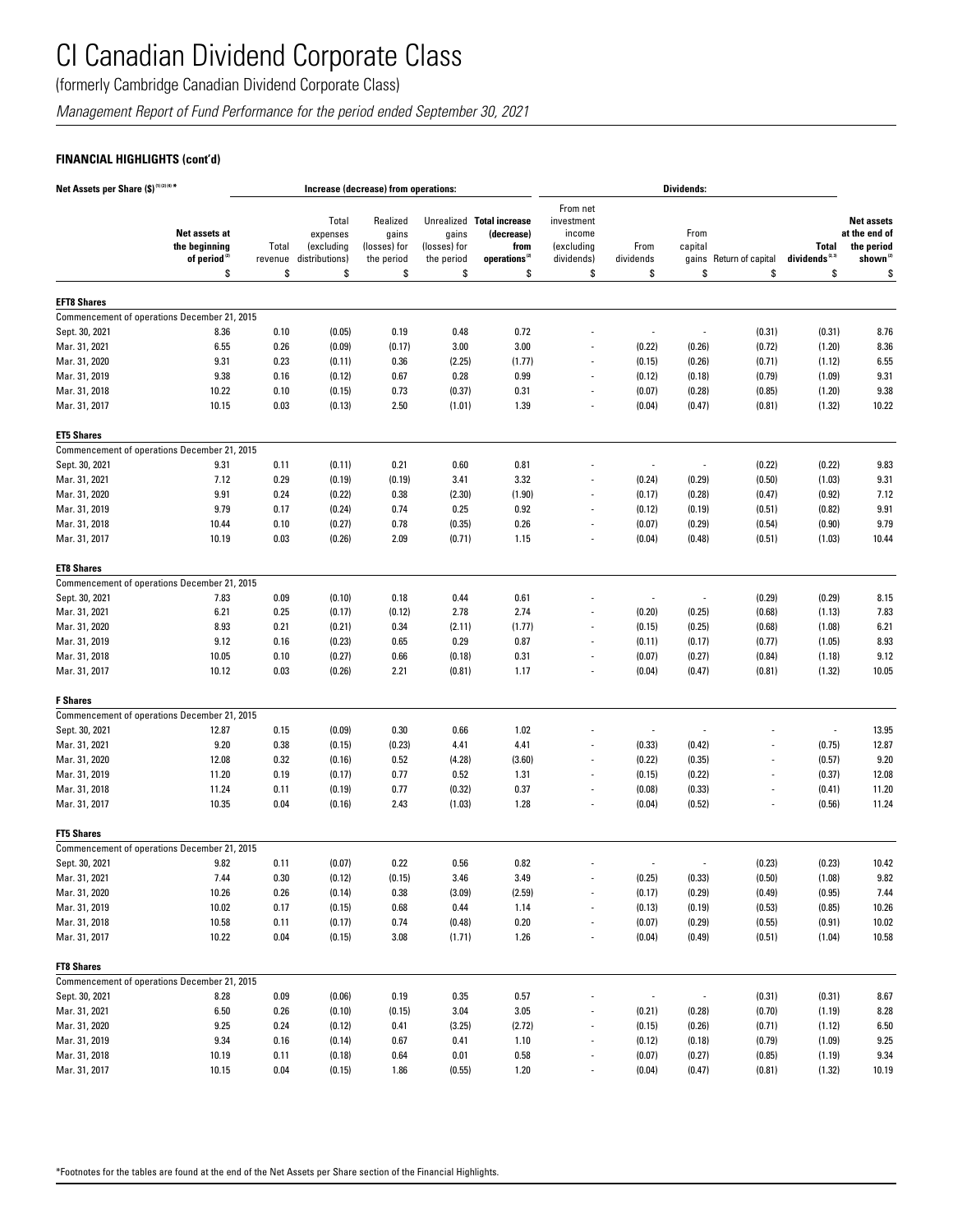(formerly Cambridge Canadian Dividend Corporate Class)

*Management Report of Fund Performance for the period ended September 30, 2021*

### **FINANCIAL HIGHLIGHTS (cont'd)**

| Net Assets per Share (\$) <sup>(1)(2)(4)*</sup> |                                                                  |                        |                                                         | Increase (decrease) from operations:                  |                                           |                                                                                    | Dividends:                                                         |                          |                          |                               |                                                  |                                                                                |
|-------------------------------------------------|------------------------------------------------------------------|------------------------|---------------------------------------------------------|-------------------------------------------------------|-------------------------------------------|------------------------------------------------------------------------------------|--------------------------------------------------------------------|--------------------------|--------------------------|-------------------------------|--------------------------------------------------|--------------------------------------------------------------------------------|
|                                                 | Net assets at<br>the beginning<br>of period <sup>(2)</sup><br>\$ | Total<br>revenue<br>\$ | Total<br>expenses<br>(excluding<br>distributions)<br>\$ | Realized<br>gains<br>(losses) for<br>the period<br>\$ | gains<br>(losses) for<br>the period<br>\$ | Unrealized Total increase<br>(decrease)<br>from<br>operations <sup>(2)</sup><br>\$ | From net<br>investment<br>income<br>(excluding<br>dividends)<br>\$ | From<br>dividends<br>\$  | From<br>capital<br>\$    | gains Return of capital<br>\$ | <b>Total</b><br>dividends <sup>(2,3)</sup><br>\$ | <b>Net assets</b><br>at the end of<br>the period<br>shown <sup>(2)</sup><br>\$ |
|                                                 |                                                                  |                        |                                                         |                                                       |                                           |                                                                                    |                                                                    |                          |                          |                               |                                                  |                                                                                |
| I Shares                                        |                                                                  |                        |                                                         |                                                       |                                           |                                                                                    |                                                                    |                          |                          |                               |                                                  |                                                                                |
|                                                 | Commencement of operations December 21, 2015                     |                        |                                                         |                                                       |                                           |                                                                                    |                                                                    |                          |                          |                               |                                                  |                                                                                |
| Sept. 30, 2021                                  | 13.79                                                            | 0.16                   | ÷,                                                      | 0.31                                                  | 0.98                                      | 1.45                                                                               |                                                                    | $\overline{a}$           |                          |                               | $\overline{\phantom{a}}$                         | 15.05                                                                          |
| Mar. 31, 2021                                   | 9.74                                                             | 0.41                   | $\overline{a}$                                          | (0.22)                                                | 4.63                                      | 4.82                                                                               |                                                                    | (0.36)                   | (0.45)                   |                               | (0.81)                                           | 13.79                                                                          |
| Mar. 31, 2020                                   | 12.60                                                            | 0.32                   | $\overline{a}$                                          | 0.50                                                  | (3.31)                                    | (2.49)                                                                             | $\overline{\phantom{a}}$                                           | (0.23)                   | (0.37)                   |                               | (0.60)                                           | 9.74                                                                           |
| Mar. 31, 2019                                   | 11.55                                                            | 0.06                   | (0.02)                                                  | 1.61                                                  | (0.70)                                    | 0.95                                                                               | $\overline{a}$                                                     | (0.16)                   | (0.23)                   |                               | (0.39)                                           | 12.60                                                                          |
| Mar. 31, 2018                                   | 11.42                                                            | 0.12                   | (0.04)                                                  | 0.86                                                  | (0.32)                                    | 0.62                                                                               |                                                                    | (0.08)                   | (0.34)                   |                               | (0.42)                                           | 11.55                                                                          |
| Mar. 31, 2017                                   | 10.39                                                            | 0.04                   | (0.01)                                                  | 2.81                                                  | (1.16)                                    | 1.68                                                                               | $\overline{a}$                                                     | (0.04)                   | (0.53)                   |                               | (0.57)                                           | 11.42                                                                          |
| <b>IT8 Shares</b>                               |                                                                  |                        |                                                         |                                                       |                                           |                                                                                    |                                                                    |                          |                          |                               |                                                  |                                                                                |
|                                                 | Commencement of operations December 21, 2015                     |                        |                                                         |                                                       |                                           |                                                                                    |                                                                    |                          |                          |                               |                                                  |                                                                                |
| Sept. 30, 2021                                  | 8.92                                                             | 0.10                   |                                                         | 0.20                                                  | 0.49                                      | 0.79                                                                               |                                                                    | $\overline{a}$           | $\overline{a}$           | (0.33)                        | (0.33)                                           | 9.41                                                                           |
| Mar. 31, 2021                                   | 6.90                                                             | 0.27                   | $\overline{a}$                                          | (0.35)                                                | 3.66                                      | 3.58                                                                               |                                                                    | (0.23)                   | (0.30)                   | (0.74)                        | (1.27)                                           | 8.92                                                                           |
| Mar. 31, 2020                                   | 9.69                                                             | 0.25                   | $\overline{a}$                                          | 0.61                                                  | (4.95)                                    | (4.09)                                                                             |                                                                    | (0.16)                   | (0.27)                   | (0.74)                        | (1.17)                                           | 6.90                                                                           |
| Mar. 31, 2019                                   | 9.64                                                             | 0.17                   | (0.01)                                                  | 0.70                                                  | 0.30                                      | 1.16                                                                               |                                                                    | (0.12)                   | (0.18)                   | (0.81)                        | (1.11)                                           | 9.69                                                                           |
| Mar. 31, 2018                                   | 10.37                                                            | 0.10                   | (0.03)                                                  | 0.72                                                  | (0.31)                                    | 0.48                                                                               |                                                                    | (0.07)                   | (0.28)                   | (0.87)                        | (1.22)                                           | 9.64                                                                           |
| Mar. 31, 2017                                   | 10.18                                                            | 0.03                   | (0.01)                                                  | 2.13                                                  | (0.63)                                    | 1.52                                                                               | $\overline{\phantom{a}}$                                           | (0.04)                   | (0.48)                   | (0.82)                        | (1.34)                                           | 10.37                                                                          |
| <b>0 Shares</b>                                 |                                                                  |                        |                                                         |                                                       |                                           |                                                                                    |                                                                    |                          |                          |                               |                                                  |                                                                                |
|                                                 | Commencement of operations December 21, 2015                     |                        |                                                         |                                                       |                                           |                                                                                    |                                                                    |                          |                          |                               |                                                  |                                                                                |
| Sept. 30, 2021                                  | 13.66                                                            | 0.16                   | (0.01)                                                  | 0.32                                                  | 0.73                                      | 1.20                                                                               |                                                                    | $\overline{a}$           |                          |                               | $\overline{\phantom{a}}$                         | 14.90                                                                          |
| Mar. 31, 2021                                   | 9.67                                                             | 0.40                   | (0.02)                                                  | (0.23)                                                | 4.56                                      | 4.71                                                                               |                                                                    | (0.35)                   | (0.44)                   |                               | (0.79)                                           | 13.66                                                                          |
| Mar. 31, 2020                                   | 12.54                                                            | 0.32                   | (0.02)                                                  | 0.49                                                  | (2.96)                                    | (2.17)                                                                             | $\overline{a}$                                                     | (0.23)                   | (0.36)                   |                               | (0.59)                                           | 9.67                                                                           |
| Mar. 31, 2019                                   | 11.50                                                            | 0.21                   | (0.03)                                                  | 0.88                                                  | 0.39                                      | 1.45                                                                               |                                                                    | (0.16)                   | (0.23)                   |                               | (0.39)                                           | 12.54                                                                          |
| Mar. 31, 2018                                   | 11.40                                                            | 0.12                   | (0.06)                                                  | 0.84                                                  | (0.39)                                    | 0.51                                                                               | $\overline{\phantom{a}}$                                           | (0.08)                   | (0.34)                   |                               | (0.42)                                           | 11.50                                                                          |
| Mar. 31, 2017                                   | 10.38                                                            | 0.05                   | (0.02)                                                  | 3.10                                                  | (1.70)                                    | 1.43                                                                               |                                                                    | (0.04)                   | (0.53)                   |                               | (0.57)                                           | 11.40                                                                          |
| <b>OT5 Shares</b>                               |                                                                  |                        |                                                         |                                                       |                                           |                                                                                    |                                                                    |                          |                          |                               |                                                  |                                                                                |
|                                                 | Commencement of operations December 21, 2015                     |                        |                                                         |                                                       |                                           |                                                                                    |                                                                    |                          |                          |                               |                                                  |                                                                                |
| Sept. 30, 2021                                  | 10.46                                                            | 0.12                   | (0.01)                                                  | 0.24                                                  | 0.61                                      | 0.96                                                                               |                                                                    | $\overline{a}$           | $\overline{\phantom{a}}$ | (0.24)                        | (0.24)                                           | 11.17                                                                          |
| Mar. 31, 2021                                   | 7.83                                                             | 0.32                   | (0.02)                                                  | (0.12)                                                | 3.67                                      | 3.85                                                                               |                                                                    | (0.27)                   | (0.32)                   | (0.55)                        | (1.14)                                           | 10.46                                                                          |
| Mar. 31, 2020                                   | 10.67                                                            | 0.26                   | (0.02)                                                  | 0.46                                                  | (2.61)                                    | (1.91)                                                                             | $\overline{a}$                                                     | (0.18)                   | (0.30)                   | (0.51)                        | (0.99)                                           | 7.83                                                                           |
| Mar. 31, 2019                                   | 10.30                                                            | 0.18                   | (0.03)                                                  | 0.80                                                  | 0.20                                      | 1.15                                                                               |                                                                    | (0.13)                   | (0.20)                   | (0.54)                        | (0.87)                                           | 10.67                                                                          |
| Mar. 31, 2018                                   | 10.75                                                            | 0.11                   | (0.05)                                                  | 0.76                                                  | (0.30)                                    | 0.52                                                                               | $\overline{\phantom{a}}$                                           | (0.07)                   | (0.30)                   | (0.56)                        | (0.93)                                           | 10.30                                                                          |
| Mar. 31, 2017                                   | 10.26                                                            | 0.06                   | (0.02)                                                  | 0.79                                                  | 0.31                                      | 1.14                                                                               |                                                                    | (0.04)                   | (0.50)                   | (0.51)                        | (1.05)                                           | 10.75                                                                          |
| <b>OT8 Shares</b>                               |                                                                  |                        |                                                         |                                                       |                                           |                                                                                    |                                                                    |                          |                          |                               |                                                  |                                                                                |
|                                                 | Commencement of operations December 21, 2015                     |                        |                                                         |                                                       |                                           |                                                                                    |                                                                    |                          |                          |                               |                                                  |                                                                                |
| Sept. 30, 2021                                  | 8.84                                                             | 0.10                   | (0.01)                                                  | 0.20                                                  | 0.51                                      | 0.80                                                                               |                                                                    |                          |                          | (0.33)                        | (0.33)                                           | 9.31                                                                           |
| Mar. 31, 2021                                   | 6.86                                                             | 0.27                   | (0.01)                                                  | (0.15)                                                | 3.08                                      | 3.19                                                                               |                                                                    | (0.23)                   | (0.28)                   | (0.75)                        | (1.26)                                           | 8.84                                                                           |
| Mar. 31, 2020                                   | 9.64                                                             | 0.23                   | (0.02)                                                  | 0.38                                                  | (2.50)                                    | (1.91)                                                                             | $\overline{\phantom{a}}$                                           | (0.16)                   | (0.27)                   | (0.74)                        | (1.17)                                           | 6.86                                                                           |
| Mar. 31, 2019                                   | 9.61                                                             | 0.17                   | (0.03)                                                  | 0.69                                                  | 0.31                                      | 1.14                                                                               | $\overline{a}$                                                     | (0.12)                   | (0.18)                   | (0.81)                        | (1.11)                                           | 9.64                                                                           |
| Mar. 31, 2018                                   | 10.35                                                            | 0.10                   | (0.05)                                                  | 0.73                                                  | (0.51)                                    | 0.27                                                                               |                                                                    | (0.07)                   | (0.28)                   | (0.86)                        | (1.21)                                           | 9.61                                                                           |
| Mar. 31, 2017                                   | 10.18                                                            | 0.06                   | (0.02)                                                  | 1.67                                                  | (0.33)                                    | 1.38                                                                               | $\overline{\phantom{a}}$                                           | (0.04)                   | (0.48)                   | (0.81)                        | (1.33)                                           | 10.35                                                                          |
| <b>P</b> Shares                                 |                                                                  |                        |                                                         |                                                       |                                           |                                                                                    |                                                                    |                          |                          |                               |                                                  |                                                                                |
| Commencement of operations May 01, 2017         |                                                                  |                        |                                                         |                                                       |                                           |                                                                                    |                                                                    |                          |                          |                               |                                                  |                                                                                |
| Sept. 30, 2021                                  | 11.60                                                            | 0.13                   | (0.01)                                                  | 0.27                                                  | 0.66                                      | 1.05                                                                               |                                                                    | $\overline{\phantom{a}}$ |                          |                               | $\overline{\phantom{a}}$                         | 12.64                                                                          |
| Mar. 31, 2021                                   | 8.21                                                             | 0.34                   | (0.02)                                                  | (0.20)                                                | 3.78                                      | 3.90                                                                               |                                                                    | (0.30)                   | (0.38)                   |                               | (0.68)                                           | 11.60                                                                          |
| Mar. 31, 2020                                   | 10.64                                                            | 0.27                   | (0.03)                                                  | 0.44                                                  | (2.68)                                    | (2.00)                                                                             |                                                                    | (0.19)                   | (0.31)                   |                               | (0.50)                                           | 8.21                                                                           |
| Mar. 31, 2019                                   | 9.77                                                             | 0.19                   | (0.04)                                                  | 0.88                                                  | 0.02                                      | 1.05                                                                               |                                                                    | (0.13)                   | (0.20)                   |                               | (0.33)                                           | 10.64                                                                          |
| Mar. 31, 2018                                   | 10.00                                                            | 0.09                   | (0.05)                                                  | 0.67                                                  | (0.85)                                    | (0.14)                                                                             |                                                                    | (0.07)                   | (0.29)                   |                               | (0.36)                                           | 9.77                                                                           |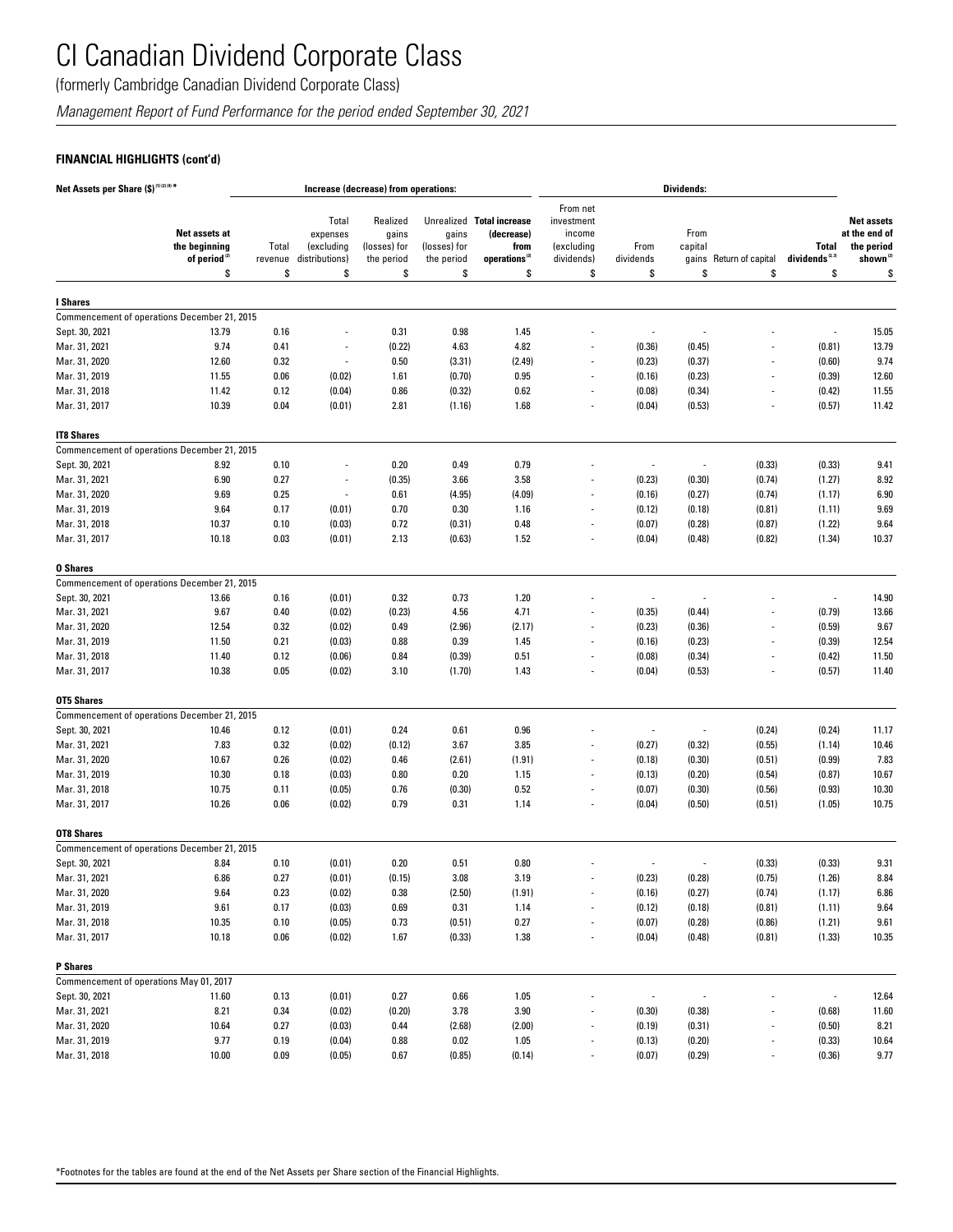(formerly Cambridge Canadian Dividend Corporate Class)

*Management Report of Fund Performance for the period ended September 30, 2021*

### **FINANCIAL HIGHLIGHTS (cont'd)**

| Net Assets per Share (\$) (1) (2) (4) |                                                            | Increase (decrease) from operations: |                                                   |                                                 |                                     |                                                                              | <b>Dividends:</b>                                            |                          |                 |                         |                                      |                                                                          |
|---------------------------------------|------------------------------------------------------------|--------------------------------------|---------------------------------------------------|-------------------------------------------------|-------------------------------------|------------------------------------------------------------------------------|--------------------------------------------------------------|--------------------------|-----------------|-------------------------|--------------------------------------|--------------------------------------------------------------------------|
|                                       | Net assets at<br>the beginning<br>of period <sup>(2)</sup> | Total<br>revenue                     | Total<br>expenses<br>(excluding<br>distributions) | Realized<br>gains<br>(losses) for<br>the period | gains<br>(losses) for<br>the period | Unrealized Total increase<br>(decrease)<br>from<br>operations <sup>(2)</sup> | From net<br>investment<br>income<br>(excluding<br>dividends) | From<br>dividends        | From<br>capital | gains Return of capital | <b>Total</b><br>dividends $^{(2,3)}$ | <b>Net assets</b><br>at the end of<br>the period<br>shown <sup>(2)</sup> |
|                                       | \$                                                         | s                                    | \$                                                | \$                                              | \$                                  | \$                                                                           | \$                                                           | \$                       | \$              | \$                      | \$                                   | \$                                                                       |
| <b>PT5 Shares</b>                     |                                                            |                                      |                                                   |                                                 |                                     |                                                                              |                                                              |                          |                 |                         |                                      |                                                                          |
|                                       | Commencement of operations May 01, 2017                    |                                      |                                                   |                                                 |                                     |                                                                              |                                                              |                          |                 |                         |                                      |                                                                          |
| Sept. 30, 2021                        | 9.45                                                       | 0.11                                 | (0.01)                                            | 0.22                                            | 0.48                                | 0.80                                                                         |                                                              | $\overline{\phantom{a}}$ |                 | (0.22)                  | (0.22)                               | 10.08                                                                    |
| Mar. 31, 2021                         | 7.07                                                       | 0.29                                 | (0.02)                                            | (0.13)                                          | 3.31                                | 3.45                                                                         |                                                              | (0.25)                   | (0.29)          | (0.49)                  | (1.03)                               | 9.45                                                                     |
| Mar. 31, 2020                         | 9.64                                                       | 0.29                                 | (0.02)                                            | 0.58                                            | (4.89)                              | (4.04)                                                                       | $\blacksquare$                                               | (0.17)                   | (0.27)          | (0.46)                  | (0.90)                               | 7.07                                                                     |
| Mar. 31, 2019                         | 9.32                                                       | 0.15                                 | (0.03)                                            | 0.73                                            | (0.06)                              | 0.79                                                                         | $\blacksquare$                                               | (0.12)                   | (0.18)          | (0.49)                  | (0.79)                               | 9.64                                                                     |
| Mar. 31, 2018                         | 10.00                                                      | 0.10                                 | (0.05)                                            | 0.91                                            | (1.48)                              | (0.52)                                                                       |                                                              | (0.07)                   | (0.27)          | (0.46)                  | (0.80)                               | 9.32                                                                     |
| <b>PT8 Shares</b>                     |                                                            |                                      |                                                   |                                                 |                                     |                                                                              |                                                              |                          |                 |                         |                                      |                                                                          |
|                                       | Commencement of operations May 01, 2017                    |                                      |                                                   |                                                 |                                     |                                                                              |                                                              |                          |                 |                         |                                      |                                                                          |
| Sept. 30, 2021                        | 8.32                                                       | 0.10                                 | (0.01)                                            | 0.22                                            | 0.06                                | 0.37                                                                         |                                                              |                          |                 | (0.31)                  | (0.31)                               | 8.76                                                                     |
| Mar. 31, 2021                         | 6.45                                                       | 0.23                                 | (0.02)                                            | (0.30)                                          | 4.65                                | 4.56                                                                         |                                                              | (0.22)                   | (0.26)          | (0.71)                  | (1.19)                               | 8.32                                                                     |
| Mar. 31, 2020                         | 9.08                                                       | 0.22                                 | (0.02)                                            | 0.34                                            | (2.14)                              | (1.60)                                                                       | $\blacksquare$                                               | (0.15)                   | (0.25)          | (0.69)                  | (1.09)                               | 6.45                                                                     |
| Mar. 31, 2019                         | 9.06                                                       | 0.16                                 | (0.03)                                            | 0.66                                            | 0.28                                | 1.07                                                                         | $\blacksquare$                                               | (0.11)                   | (0.17)          | (0.76)                  | (1.04)                               | 9.08                                                                     |
| Mar. 31, 2018                         | 10.00                                                      | 0.08                                 | (0.05)                                            | 0.64                                            | (0.55)                              | 0.12                                                                         | $\blacksquare$                                               | (0.07)                   | (0.27)          | (0.73)                  | (1.07)                               | 9.06                                                                     |
| <b>W</b> Shares                       |                                                            |                                      |                                                   |                                                 |                                     |                                                                              |                                                              |                          |                 |                         |                                      |                                                                          |
|                                       | Commencement of operations September 27, 2019              |                                      |                                                   |                                                 |                                     |                                                                              |                                                              |                          |                 |                         |                                      |                                                                          |
| Sept. 30, 2021                        | 10.94                                                      | 0.13                                 | (0.01)                                            | 0.26                                            | 0.45                                | 0.83                                                                         |                                                              |                          |                 |                         |                                      | 11.93                                                                    |
| Mar. 31, 2021                         | 7.73                                                       | 0.35                                 | (0.02)                                            | 0.27                                            | 4.43                                | 5.03                                                                         |                                                              | (0.28)                   | (0.35)          |                         | (0.63)                               | 10.94                                                                    |
| Mar. 31, 2020                         | 10.00                                                      | 0.14                                 | (0.01)                                            | 0.28                                            | (2.48)                              | (2.07)                                                                       |                                                              | (0.18)                   |                 |                         | (0.18)                               | 7.73                                                                     |

(1) This information is derived from the Fund's semi-annual and annual financial statements.

(2) Net assets per share and dividends per share are based on the actual number of shares outstanding for the relevant Series at the relevant time. The increase (decrease) in net assets from operations per share is based on the weighted average number of shares outstanding for the relevant Series over the fiscal period.

(3) Dividends are automatically reinvested in additional shares of the Fund.

(4) This information is provided for the period ended September 30, 2021 and the years ended March 31.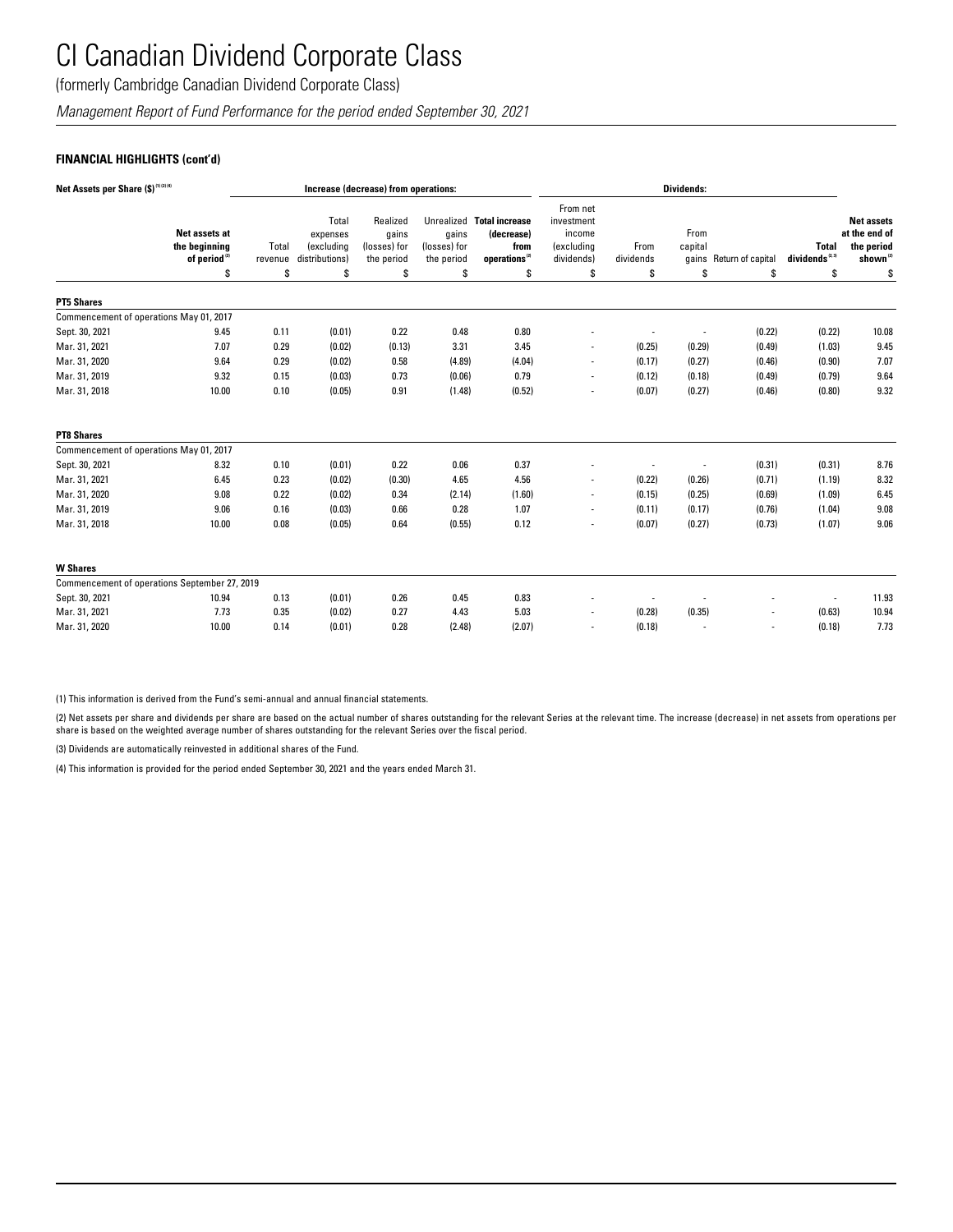(formerly Cambridge Canadian Dividend Corporate Class)

*Management Report of Fund Performance for the period ended September 30, 2021*

### **FINANCIAL HIGHLIGHTS (cont'd)**

**Ratios and Supplemental Data (1) (5) \***

|                                              | <b>Total net</b><br>assets <sup>(5)</sup> | Number<br>of shares<br>outstanding <sup>(5)</sup> | Management<br>expense ratio<br>before taxes <sup>(2)</sup> | Harmonized<br>sales tax <sup>(2)</sup> | Management<br>expense ratio<br>after taxes <sup>(2)</sup> | <b>Effective HST</b><br>rate for the<br>period <sup>(2)</sup> | Trading<br>expense ratio <sup>(3)</sup> turnover rate <sup>(4)</sup> | Portfolio       |
|----------------------------------------------|-------------------------------------------|---------------------------------------------------|------------------------------------------------------------|----------------------------------------|-----------------------------------------------------------|---------------------------------------------------------------|----------------------------------------------------------------------|-----------------|
|                                              | \$000's                                   | 000's                                             | $\%$                                                       | $\%$                                   | $\%$                                                      | $\%$                                                          | $\%$                                                                 | $\%$            |
| <b>A Shares</b>                              |                                           |                                                   |                                                            |                                        |                                                           |                                                               |                                                                      |                 |
| Commencement of operations December 21, 2015 |                                           |                                                   |                                                            |                                        |                                                           |                                                               |                                                                      |                 |
| Sept. 30, 2021                               | 53,792                                    | 4,110                                             | 2.20                                                       | 0.24                                   | 2.44                                                      | 10.94                                                         | 0.01                                                                 | 9.98            |
| Mar. 31, 2021                                | 46,509                                    | 3,831                                             | 2.20                                                       | 0.24                                   | 2.44                                                      | 10.83                                                         | 0.01                                                                 | 14.12           |
| Mar. 31, 2020                                | 46,195                                    | 5,259                                             | 2.20                                                       | 0.23                                   | 2.43                                                      | 10.33                                                         | 0.01                                                                 | 22.99           |
| Mar. 31, 2019                                | 34,563                                    | 2,966                                             | 2.20                                                       | 0.24                                   | 2.44                                                      | 10.87                                                         | 0.08                                                                 | 44.38           |
| Mar. 31, 2018                                | 53,914                                    | 4,928                                             | 2.20                                                       | 0.24                                   | 2.44                                                      | 10.87                                                         | 0.10                                                                 | 35.31           |
| Mar. 31, 2017                                | 60,931                                    | 5,493                                             | 2.20                                                       | 0.21                                   | 2.41                                                      | 9.87                                                          | 0.11                                                                 | 221.38          |
| <b>AT5 Shares</b>                            |                                           |                                                   |                                                            |                                        |                                                           |                                                               |                                                                      |                 |
| Commencement of operations December 21, 2015 |                                           |                                                   |                                                            |                                        |                                                           |                                                               |                                                                      |                 |
| Sept. 30, 2021                               | 4,459                                     | 457                                               | 2.20                                                       | 0.25                                   | 2.45                                                      | 11.47                                                         | 0.01                                                                 | 9.98            |
| Mar. 31, 2021                                | 4,439                                     | 480                                               | 2.20                                                       | 0.25                                   | 2.45                                                      | 11.18                                                         | 0.01                                                                 | 14.12           |
| Mar. 31, 2020                                | 4,379                                     | 618                                               | 2.20                                                       | 0.24                                   | 2.44                                                      | 11.14                                                         | 0.01                                                                 | 22.99           |
| Mar. 31, 2019                                | 3,625                                     | 367                                               | 2.20                                                       | 0.24                                   | 2.44                                                      | 10.92                                                         | 0.08                                                                 | 44.38           |
| Mar. 31, 2018                                | 4,007                                     | 410                                               | 2.20                                                       | 0.24                                   | 2.44                                                      | 11.04                                                         | 0.10                                                                 | 35.31           |
| Mar. 31, 2017                                | 5,300                                     | 508                                               | 2.20                                                       | 0.25                                   | 2.45                                                      | 11.71                                                         | 0.11                                                                 | 221.38          |
| <b>AT8 Shares</b>                            |                                           |                                                   |                                                            |                                        |                                                           |                                                               |                                                                      |                 |
| Commencement of operations December 21, 2015 |                                           |                                                   |                                                            |                                        |                                                           |                                                               |                                                                      |                 |
| Sept. 30, 2021                               | 3,560                                     | 437                                               | 2.20                                                       | 0.20                                   | 2.40                                                      | 8.89                                                          | 0.01                                                                 | 9.98            |
| Mar. 31, 2021                                | 3,299                                     | 421                                               | 2.20                                                       | 0.21                                   | 2.41                                                      | 9.33                                                          | 0.01                                                                 | 14.12           |
| Mar. 31, 2020                                | 3,834                                     | 617                                               | 2.20                                                       | 0.18                                   | 2.38                                                      | 8.19                                                          | 0.01                                                                 | 22.99           |
| Mar. 31, 2019                                | 2,228                                     | 249                                               | 2.20                                                       | 0.17                                   | 2.37                                                      | 7.71                                                          | 0.08                                                                 | 44.38           |
| Mar. 31, 2018                                | 3,677                                     | 403                                               | 2.20                                                       | 0.16                                   | 2.36                                                      | 7.14                                                          | 0.10                                                                 | 35.31           |
| Mar. 31, 2017                                | 3,836                                     | 381                                               | 2.20                                                       | 0.10                                   | 2.30                                                      | 5.48                                                          | 0.11                                                                 | 221.38          |
| <b>E</b> Shares                              |                                           |                                                   |                                                            |                                        |                                                           |                                                               |                                                                      |                 |
| Commencement of operations December 21, 2015 |                                           |                                                   |                                                            |                                        |                                                           |                                                               |                                                                      |                 |
| Sept. 30, 2021                               | 4,836                                     | 367                                               | 2.10                                                       | 0.22                                   | 2.32                                                      | 10.50                                                         | 0.01                                                                 | 9.98            |
| Mar. 31, 2021                                | 4,346                                     | 356                                               | 2.10                                                       | 0.21                                   | 2.31                                                      | 10.10                                                         | 0.01                                                                 | 14.12           |
| Mar. 31, 2020                                | 4,695                                     | 532                                               | 2.10                                                       | 0.21                                   | 2.31                                                      | 10.15                                                         | 0.01                                                                 | 22.99           |
| Mar. 31, 2019                                | 7,361                                     | 629                                               | 2.10                                                       | 0.20                                   | 2.30                                                      | 9.58                                                          | 0.08                                                                 | 44.38           |
| Mar. 31, 2018<br>Mar. 31, 2017               | 7,174<br>4,971                            | 654<br>448                                        | 2.10<br>2.10                                               | 0.20<br>0.15                           | 2.30<br>2.25                                              | 9.40<br>6.27                                                  | 0.10<br>0.11                                                         | 35.31<br>221.38 |
|                                              |                                           |                                                   |                                                            |                                        |                                                           |                                                               |                                                                      |                 |
| <b>EF Shares</b>                             |                                           |                                                   |                                                            |                                        |                                                           |                                                               |                                                                      |                 |
| Commencement of operations December 21, 2015 |                                           |                                                   |                                                            |                                        |                                                           |                                                               |                                                                      |                 |
| Sept. 30, 2021                               | 3,629                                     | 259                                               | 1.10                                                       | 0.10                                   | 1.20                                                      | 8.81                                                          | 0.01                                                                 | 9.98            |
| Mar. 31, 2021                                | 3,708                                     | 287                                               | 1.10                                                       | 0.11                                   | 1.21                                                      | 9.91                                                          | 0.01                                                                 | 14.12           |
| Mar. 31, 2020                                | 4,418                                     | 478                                               | 1.10                                                       | 0.11<br>0.10                           | 1.21<br>1.20                                              | 9.92<br>8.97                                                  | 0.01<br>0.08                                                         | 22.99           |
| Mar. 31, 2019                                | 5,202                                     | 430                                               | 1.10                                                       |                                        |                                                           |                                                               |                                                                      | 44.38           |
| Mar. 31, 2018                                | 5,792                                     | 516                                               | 1.10                                                       | 0.13                                   | 1.23                                                      | 11.83                                                         | 0.10                                                                 | 35.31           |
| Mar. 31, 2017                                | 6,162                                     | 548                                               | 1.10                                                       | 0.14                                   | 1.24                                                      | 12.97                                                         | 0.11                                                                 | 221.38          |
| <b>EFT5 Shares</b>                           |                                           |                                                   |                                                            |                                        |                                                           |                                                               |                                                                      |                 |
| Commencement of operations December 21, 2015 |                                           |                                                   |                                                            |                                        |                                                           |                                                               |                                                                      |                 |
| Sept. 30, 2021                               | $\sqrt{2}$                                |                                                   | 1.10                                                       | 0.14                                   | 1.24                                                      | 13.00                                                         | 0.01                                                                 | 9.98            |
| Mar. 31, 2021                                | $\mathbf{1}$                              |                                                   | 1.10                                                       | 0.14                                   | 1.24                                                      | 8.29                                                          | 0.01                                                                 | 14.12           |
| Mar. 31, 2020                                | 11                                        | $\mathbf{1}$                                      | 1.10                                                       | 0.07                                   | 1.17                                                      | 6.65                                                          | 0.01                                                                 | 22.99           |
| Mar. 31, 2019<br>Mar. 31, 2018               | 65                                        | 6                                                 | 1.10                                                       | 0.07                                   | 1.17                                                      | 6.45                                                          | 0.08                                                                 | 44.38           |
| Mar. 31, 2017                                | 67                                        | $\overline{\phantom{a}}$                          | 1.10                                                       | 0.12                                   | 1.22                                                      | 11.37                                                         | 0.10                                                                 | 35.31           |
|                                              | 12                                        | $\mathbf{1}$                                      | 1.10                                                       | 0.16                                   | 1.26                                                      | 13.00                                                         | 0.11                                                                 | 221.38          |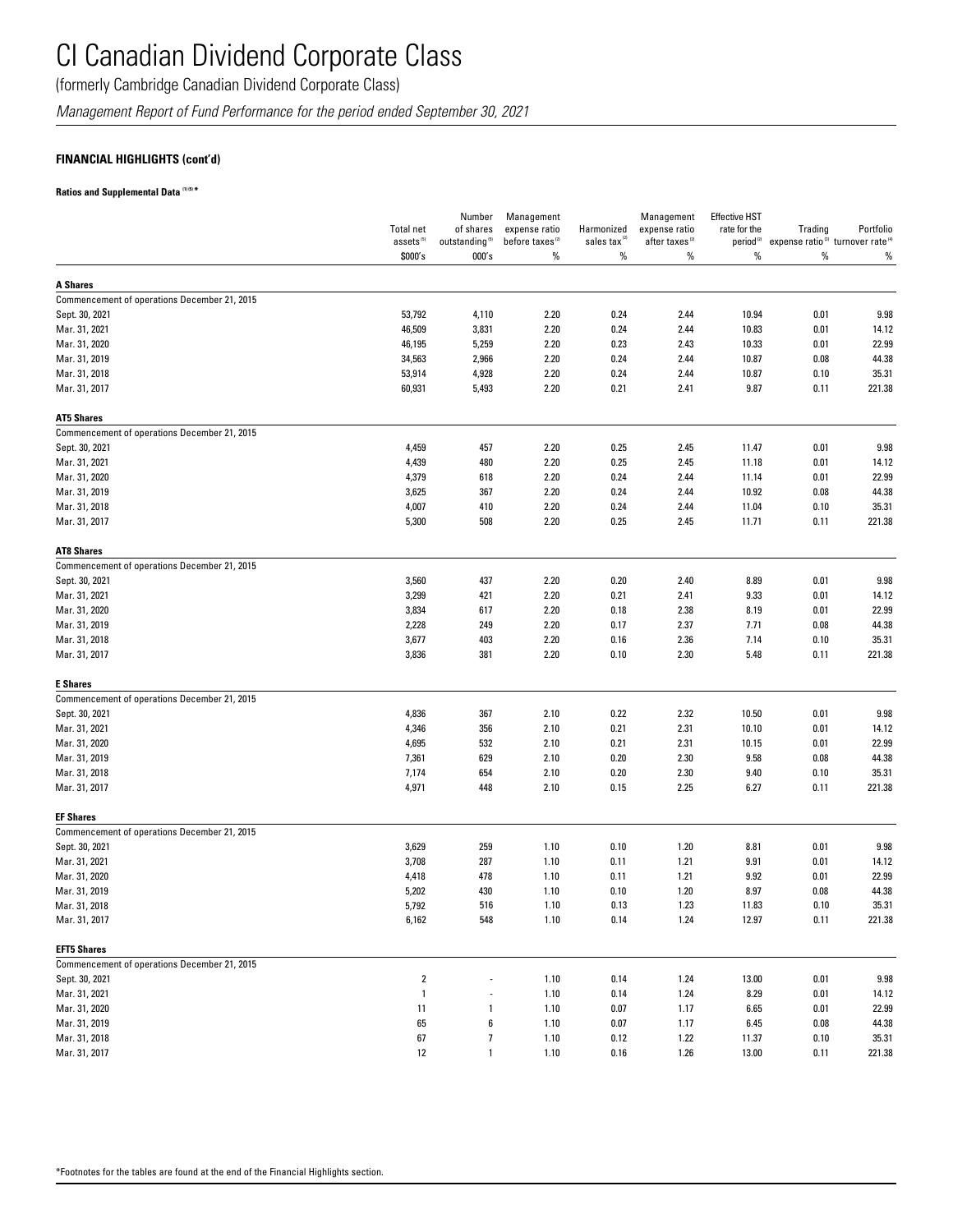(formerly Cambridge Canadian Dividend Corporate Class)

*Management Report of Fund Performance for the period ended September 30, 2021*

### **FINANCIAL HIGHLIGHTS (cont'd)**

### **Ratios and Supplemental Data (1) (5) \***

|                                                                   | <b>Total net</b><br>assets <sup>(5)</sup> | Number<br>of shares<br>outstanding $(5)$ | Management<br>expense ratio<br>before taxes <sup>(2)</sup> | Harmonized<br>sales tax <sup>12</sup> | Management<br>expense ratio<br>after taxes <sup>(2)</sup> | <b>Effective HST</b><br>rate for the<br>period <sup>(2)</sup> | Trading      | Portfolio<br>expense ratio <sup>(3)</sup> turnover rate <sup>(4)</sup> |
|-------------------------------------------------------------------|-------------------------------------------|------------------------------------------|------------------------------------------------------------|---------------------------------------|-----------------------------------------------------------|---------------------------------------------------------------|--------------|------------------------------------------------------------------------|
|                                                                   | \$000's                                   | 000's                                    | %                                                          | $\%$                                  | %                                                         | $\%$                                                          | $\%$         | $\%$                                                                   |
| <b>EFT8 Shares</b>                                                |                                           |                                          |                                                            |                                       |                                                           |                                                               |              |                                                                        |
| Commencement of operations December 21, 2015                      |                                           |                                          |                                                            |                                       |                                                           |                                                               |              |                                                                        |
| Sept. 30, 2021                                                    | 231                                       | 26                                       | 1.10                                                       | 0.11                                  | 1.21                                                      | 10.02                                                         | 0.01         | 9.98                                                                   |
| Mar. 31, 2021                                                     | 226                                       | 27                                       | 1.10                                                       | 0.10                                  | 1.20                                                      | 9.22                                                          | 0.01         | 14.12                                                                  |
| Mar. 31, 2020                                                     | 272                                       | 42                                       | 1.10                                                       | 0.09                                  | 1.19                                                      | 8.04                                                          | 0.01         | 22.99                                                                  |
| Mar. 31, 2019                                                     | 281                                       | 30                                       | 1.10                                                       | 0.09                                  | 1.19                                                      | 8.06                                                          | 0.08         | 44.38                                                                  |
| Mar. 31, 2018                                                     | 320                                       | 34                                       | 1.10                                                       | 0.07                                  | 1.17                                                      | 6.14                                                          | 0.10         | 35.31                                                                  |
| Mar. 31, 2017                                                     | 287                                       | 28                                       | 1.10                                                       | 0.05                                  | 1.15                                                      | 5.47                                                          | 0.11         | 221.38                                                                 |
| <b>ET5 Shares</b>                                                 |                                           |                                          |                                                            |                                       |                                                           |                                                               |              |                                                                        |
| Commencement of operations December 21, 2015                      |                                           |                                          |                                                            |                                       |                                                           |                                                               |              |                                                                        |
| Sept. 30, 2021                                                    | 562                                       | 57                                       | 2.10                                                       | 0.18                                  | 2.28                                                      | 8.51                                                          | 0.01         | 9.98                                                                   |
| Mar. 31, 2021                                                     | 615                                       | 66                                       | 2.10                                                       | 0.18                                  | 2.28                                                      | 8.63                                                          | 0.01         | 14.12                                                                  |
| Mar. 31, 2020                                                     | 616                                       | 86                                       | 2.10                                                       | 0.19                                  | 2.29                                                      | 8.92                                                          | 0.01         | 22.99                                                                  |
| Mar. 31, 2019                                                     | 968                                       | 98                                       | 2.10                                                       | 0.21                                  | 2.31                                                      | 10.26                                                         | 0.08         | 44.38                                                                  |
| Mar. 31, 2018                                                     | 756                                       | 77                                       | 2.10                                                       | 0.20                                  | 2.30                                                      | 9.58                                                          | 0.10         | 35.31                                                                  |
| Mar. 31, 2017                                                     | 564                                       | 54                                       | 2.10                                                       | 0.24                                  | 2.34                                                      | 12.07                                                         | 0.11         | 221.38                                                                 |
| <b>ET8 Shares</b>                                                 |                                           |                                          |                                                            |                                       |                                                           |                                                               |              |                                                                        |
| Commencement of operations December 21, 2015                      |                                           |                                          |                                                            |                                       |                                                           |                                                               |              |                                                                        |
| Sept. 30, 2021                                                    | 750                                       | 92                                       | 2.10                                                       | 0.27                                  | 2.37                                                      | 13.00                                                         | 0.01         | 9.98                                                                   |
| Mar. 31, 2021                                                     | 698                                       | 89                                       | 2.10                                                       | 0.27                                  | 2.37                                                      | 13.00                                                         | 0.01         | 14.12                                                                  |
| Mar. 31, 2020                                                     | 539                                       | 87                                       | 2.10                                                       | 0.27                                  | 2.37                                                      | 13.00                                                         | 0.01         | 22.99                                                                  |
| Mar. 31, 2019                                                     | 627                                       | 70                                       | 2.10                                                       | 0.27                                  | 2.37                                                      | 13.00                                                         | 0.08         | 44.38                                                                  |
| Mar. 31, 2018                                                     | 623                                       | 68                                       | 2.10                                                       | 0.27                                  | 2.37                                                      | 13.00                                                         | 0.10         | 35.31                                                                  |
| Mar. 31, 2017                                                     | 813                                       | 81                                       | 2.10                                                       | 0.27                                  | 2.37                                                      | 13.00                                                         | 0.11         | 221.38                                                                 |
| <b>F</b> Shares                                                   |                                           |                                          |                                                            |                                       |                                                           |                                                               |              |                                                                        |
| Commencement of operations December 21, 2015                      |                                           |                                          |                                                            |                                       |                                                           |                                                               |              |                                                                        |
| Sept. 30, 2021                                                    | 38,969                                    | 2,794                                    | 1.20                                                       | 0.13                                  | 1.33                                                      | 10.65                                                         | 0.01         | 9.98                                                                   |
| Mar. 31, 2021                                                     | 30,965                                    | 2,407                                    | 1.20                                                       | 0.12                                  | 1.32                                                      | 10.39                                                         | 0.01         | 14.12                                                                  |
| Mar. 31, 2020                                                     | 32,226                                    | 3,501                                    | 1.20                                                       | 0.13                                  | 1.33                                                      | 10.50                                                         | 0.01         | 22.99                                                                  |
| Mar. 31, 2019                                                     | 9,778                                     | 810                                      | 1.20                                                       | 0.13                                  | 1.33                                                      | 10.52                                                         | 0.08         | 44.38                                                                  |
| Mar. 31, 2018<br>Mar. 31, 2017                                    | 9,304<br>11,131                           | 830<br>991                               | 1.20<br>1.20                                               | 0.14<br>0.14                          | 1.34<br>1.34                                              | 11.80<br>11.86                                                | 0.10<br>0.11 | 35.31<br>221.38                                                        |
|                                                                   |                                           |                                          |                                                            |                                       |                                                           |                                                               |              |                                                                        |
| <b>FT5 Shares</b>                                                 |                                           |                                          |                                                            |                                       |                                                           |                                                               |              |                                                                        |
| Commencement of operations December 21, 2015                      |                                           |                                          |                                                            |                                       |                                                           |                                                               |              |                                                                        |
| Sept. 30, 2021                                                    | 4,328                                     | 415                                      | 1.20                                                       | 0.13                                  | 1.33                                                      | 10.56                                                         | 0.01         | 9.98                                                                   |
| Mar. 31, 2021                                                     | 4,008                                     | 408                                      | 1.20                                                       | 0.13                                  | 1.33                                                      | 10.83                                                         | 0.01         | 14.12                                                                  |
| Mar. 31, 2020                                                     | 3,168                                     | 426                                      | 1.20                                                       | 0.13                                  | 1.33                                                      | 10.91                                                         | 0.01         | 22.99                                                                  |
| Mar. 31, 2019                                                     | 1,972                                     | 192                                      | 1.20                                                       | 0.10                                  | 1.30                                                      | 8.61                                                          | 0.08         | 44.38                                                                  |
| Mar. 31, 2018<br>Mar. 31, 2017                                    | 1,644<br>906                              | 164<br>86                                | 1.20<br>1.20                                               | 0.10<br>0.13                          | 1.30<br>1.33                                              | 8.02<br>11.78                                                 | 0.10<br>0.11 | 35.31<br>221.38                                                        |
|                                                                   |                                           |                                          |                                                            |                                       |                                                           |                                                               |              |                                                                        |
| <b>FT8 Shares</b><br>Commencement of operations December 21, 2015 |                                           |                                          |                                                            |                                       |                                                           |                                                               |              |                                                                        |
| Sept. 30, 2021                                                    | 1,773                                     | 204                                      | 1.20                                                       | 0.14                                  | 1.34                                                      | 11.43                                                         | 0.01         | 9.98                                                                   |
| Mar. 31, 2021                                                     | 1,238                                     | 149                                      | 1.20                                                       | 0.14                                  | 1.34                                                      | 11.67                                                         | 0.01         | 14.12                                                                  |
| Mar. 31, 2020                                                     | 1,472                                     | 226                                      | 1.20                                                       | 0.13                                  | 1.33                                                      | 10.74                                                         | 0.01         | 22.99                                                                  |
| Mar. 31, 2019                                                     | 293                                       | 32                                       | 1.20                                                       | 0.15                                  | 1.35                                                      | 12.44                                                         | 0.08         | 44.38                                                                  |
| Mar. 31, 2018                                                     | 234                                       | 25                                       | 1.20                                                       | 0.16                                  | 1.36                                                      | 13.02                                                         | 0.10         | 35.31                                                                  |
| Mar. 31, 2017                                                     | $75\,$                                    | $\overline{7}$                           | 1.20                                                       | 0.16                                  | 1.36                                                      | 13.00                                                         | 0.11         | 221.38                                                                 |
|                                                                   |                                           |                                          |                                                            |                                       |                                                           |                                                               |              |                                                                        |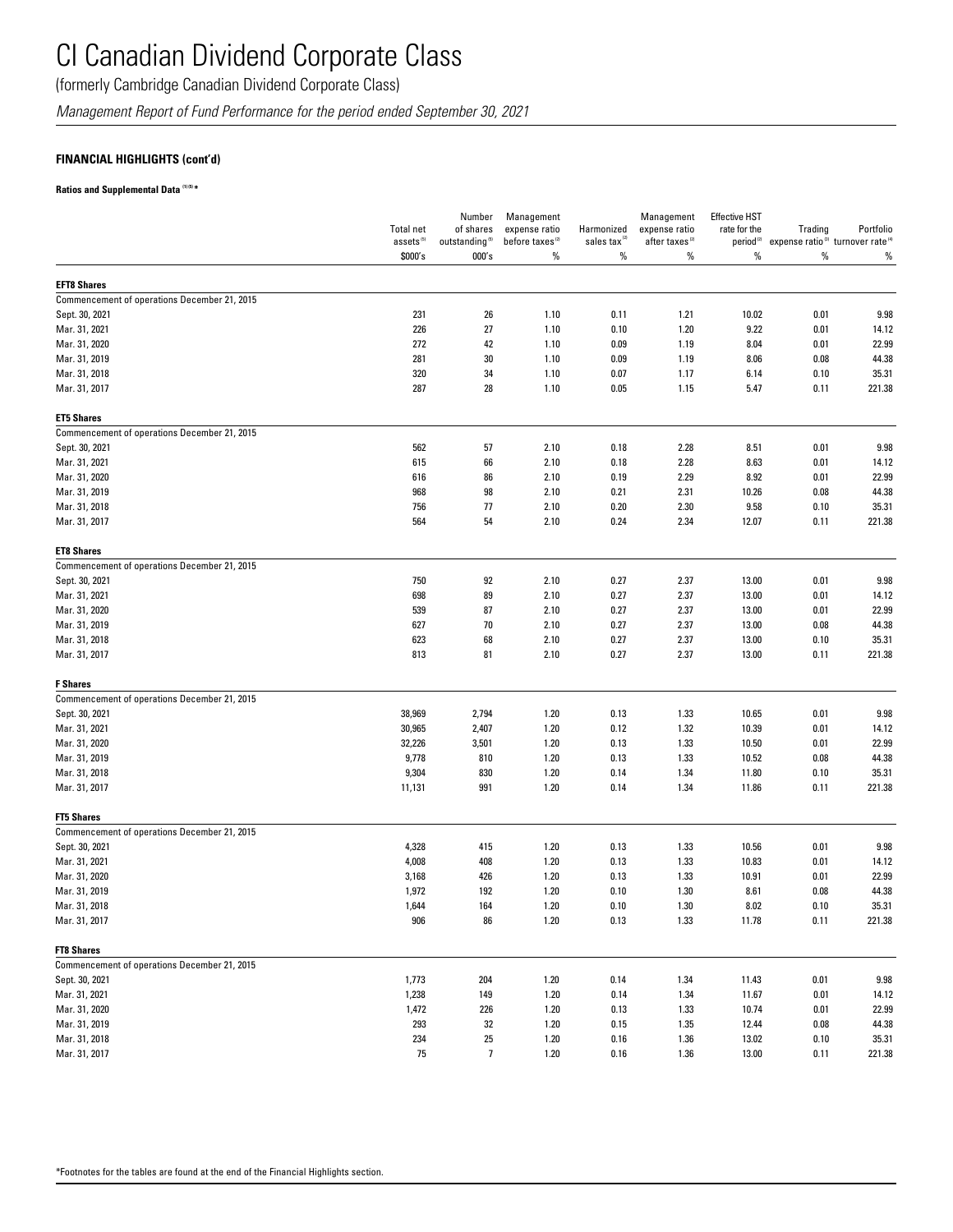(formerly Cambridge Canadian Dividend Corporate Class)

*Management Report of Fund Performance for the period ended September 30, 2021*

### **FINANCIAL HIGHLIGHTS (cont'd)**

### **Ratios and Supplemental Data (1) (5) \***

|                                              | <b>Total net</b><br>assets <sup>(5)</sup> | Number<br>of shares<br>outstanding <sup>(5)</sup> | Management<br>expense ratio<br>before taxes <sup>(2)</sup> | Harmonized<br>sales tax <sup>12</sup> | Management<br>expense ratio<br>after taxes <sup>(2)</sup> | <b>Effective HST</b><br>rate for the | Trading<br>period <sup>(2)</sup> expense ratio <sup>(3)</sup> turnover rate <sup>(4)</sup> | Portfolio |
|----------------------------------------------|-------------------------------------------|---------------------------------------------------|------------------------------------------------------------|---------------------------------------|-----------------------------------------------------------|--------------------------------------|--------------------------------------------------------------------------------------------|-----------|
|                                              | \$000's                                   | 000's                                             | %                                                          | $\%$                                  | %                                                         | %                                    | %                                                                                          | %         |
| I Shares                                     |                                           |                                                   |                                                            |                                       |                                                           |                                      |                                                                                            |           |
| Commencement of operations December 21, 2015 |                                           |                                                   |                                                            |                                       |                                                           |                                      |                                                                                            |           |
| Sept. 30, 2021                               | 16,811                                    | 1,117                                             |                                                            |                                       |                                                           |                                      | 0.01                                                                                       | 9.98      |
| Mar. 31, 2021                                | 22,303                                    | 1,617                                             |                                                            |                                       |                                                           |                                      | 0.01                                                                                       | 14.12     |
| Mar. 31, 2020                                | 18,090                                    | 1,858                                             |                                                            |                                       |                                                           |                                      | 0.01                                                                                       | 22.99     |
| Mar. 31, 2019                                | 19,944                                    | 1,582                                             |                                                            |                                       |                                                           |                                      | 0.08                                                                                       | 44.38     |
| Mar. 31, 2018                                | 364                                       | 32                                                |                                                            |                                       |                                                           |                                      | 0.10                                                                                       | 35.31     |
| Mar. 31, 2017                                | 381                                       | 33                                                |                                                            |                                       |                                                           |                                      | 0.11                                                                                       | 221.38    |
|                                              |                                           |                                                   |                                                            |                                       |                                                           |                                      |                                                                                            |           |
| <b>IT8 Shares</b>                            |                                           |                                                   |                                                            |                                       |                                                           |                                      |                                                                                            |           |
| Commencement of operations December 21, 2015 |                                           |                                                   |                                                            |                                       |                                                           |                                      |                                                                                            |           |
| Sept. 30, 2021                               | $\overline{2}$                            |                                                   |                                                            |                                       |                                                           |                                      | 0.01                                                                                       | 9.98      |
| Mar. 31, 2021                                | $\mathbf{1}$                              |                                                   |                                                            |                                       |                                                           |                                      | 0.01                                                                                       | 14.12     |
| Mar. 31, 2020                                | 609                                       | 88                                                |                                                            |                                       |                                                           |                                      | 0.01                                                                                       | 22.99     |
| Mar. 31, 2019                                | $\overline{\phantom{a}}$                  | $\mathbf{1}$                                      |                                                            |                                       |                                                           | ٠                                    | 0.08                                                                                       | 44.38     |
| Mar. 31, 2018                                | 6                                         | $\mathbf{1}$                                      |                                                            |                                       |                                                           |                                      | 0.10                                                                                       | 35.31     |
| Mar. 31, 2017                                | 6                                         | $\mathbf{1}$                                      |                                                            |                                       |                                                           | $\overline{a}$                       | 0.11                                                                                       | 221.38    |
| <b>0 Shares</b>                              |                                           |                                                   |                                                            |                                       |                                                           |                                      |                                                                                            |           |
| Commencement of operations December 21, 2015 |                                           |                                                   |                                                            |                                       |                                                           |                                      |                                                                                            |           |
| Sept. 30, 2021                               | 26,992                                    | 1,812                                             | 0.15                                                       | 0.01                                  | 0.16                                                      | 9.48                                 | 0.01                                                                                       | 9.98      |
| Mar. 31, 2021                                | 22,696                                    | 1,661                                             | 0.15                                                       | 0.01                                  | 0.16                                                      | 9.15                                 | 0.01                                                                                       | 14.12     |
| Mar. 31, 2020                                | 19,961                                    | 2,065                                             | 0.15                                                       | 0.01                                  | 0.16                                                      | 9.64                                 | 0.01                                                                                       | 22.99     |
| Mar. 31, 2019                                | 25,667                                    | 2,048                                             | 0.15                                                       | 0.01                                  | 0.16                                                      | 9.78                                 | 0.08                                                                                       | 44.38     |
| Mar. 31, 2018                                | 19,154                                    | 1,665                                             | 0.15                                                       | 0.02                                  | 0.17                                                      | 10.60                                | 0.10                                                                                       | 35.31     |
| Mar. 31, 2017                                | 17,010                                    | 1,492                                             | 0.15                                                       | 0.02                                  | 0.17                                                      | 10.66                                | 0.11                                                                                       | 221.38    |
| OT5 Shares                                   |                                           |                                                   |                                                            |                                       |                                                           |                                      |                                                                                            |           |
| Commencement of operations December 21, 2015 |                                           |                                                   |                                                            |                                       |                                                           |                                      |                                                                                            |           |
| Sept. 30, 2021                               | 415                                       | 37                                                | 0.15                                                       | 0.02                                  | 0.17                                                      | 11.10                                | 0.01                                                                                       | 9.98      |
| Mar. 31, 2021                                | 404                                       | 39                                                | 0.15                                                       | 0.02                                  | 0.17                                                      | 10.58                                | 0.01                                                                                       | 14.12     |
| Mar. 31, 2020                                | 236                                       | 30                                                | 0.15                                                       | 0.01                                  | 0.16                                                      | 6.50                                 | 0.01                                                                                       | 22.99     |
| Mar. 31, 2019                                | 380                                       | 36                                                | 0.15                                                       | 0.01                                  | 0.16                                                      | 5.15                                 | 0.08                                                                                       | 44.38     |
| Mar. 31, 2018                                | 347                                       | 34                                                | 0.15                                                       | 0.01                                  | 0.16                                                      | 5.66                                 | 0.10                                                                                       | 35.31     |
| Mar. 31, 2017                                | 371                                       | 35                                                | 0.15                                                       | 0.01                                  | 0.16                                                      | 11.23                                | 0.11                                                                                       | 221.38    |
| OT8 Shares                                   |                                           |                                                   |                                                            |                                       |                                                           |                                      |                                                                                            |           |
| Commencement of operations December 21, 2015 |                                           |                                                   |                                                            |                                       |                                                           |                                      |                                                                                            |           |
| Sept. 30, 2021                               | 302                                       | 32                                                | 0.15                                                       | 0.02                                  | 0.17                                                      | 10.47                                | 0.01                                                                                       | 9.98      |
| Mar. 31, 2021                                | 301                                       | 34                                                | 0.15                                                       | 0.01                                  | 0.16                                                      | 9.56                                 | 0.01                                                                                       | 14.12     |
| Mar. 31, 2020                                | 301                                       | 44                                                | 0.15                                                       | 0.01                                  | 0.16                                                      | 8.50                                 | 0.01                                                                                       | 22.99     |
| Mar. 31, 2019                                | 389                                       | 40                                                | 0.15                                                       | 0.02                                  | 0.17                                                      | 10.11                                | 0.08                                                                                       | 44.38     |
|                                              |                                           |                                                   |                                                            |                                       |                                                           |                                      |                                                                                            |           |
| Mar. 31, 2018                                | 382                                       | 40                                                | 0.15                                                       | 0.01                                  | 0.16                                                      | 6.74                                 | 0.10                                                                                       | 35.31     |
| Mar. 31, 2017                                | 322                                       | 31                                                | 0.15                                                       | 0.01                                  | 0.16                                                      | 5.44                                 | 0.11                                                                                       | 221.38    |
| P Shares                                     |                                           |                                                   |                                                            |                                       |                                                           |                                      |                                                                                            |           |
| Commencement of operations May 01, 2017      |                                           |                                                   |                                                            |                                       |                                                           |                                      |                                                                                            |           |
| Sept. 30, 2021                               | 2,210                                     | 175                                               | 0.20                                                       | 0.02                                  | 0.22                                                      | 9.90                                 | 0.01                                                                                       | 9.98      |
| Mar. 31, 2021                                | 2,011                                     | 173                                               | 0.20                                                       | 0.02                                  | 0.22                                                      | 8.73                                 | 0.01                                                                                       | 14.12     |
| Mar. 31, 2020                                | 1,809                                     | 220                                               | 0.20                                                       | 0.02                                  | 0.22                                                      | 9.41                                 | 0.01                                                                                       | 22.99     |
| Mar. 31, 2019                                | 1,684                                     | 158                                               | 0.20                                                       | 0.01                                  | 0.21                                                      | 6.93                                 | 0.08                                                                                       | 44.38     |
| Mar. 31, 2018                                | 474                                       | 49                                                | 0.20                                                       | 0.01                                  | 0.21                                                      | 5.63                                 | 0.10                                                                                       | 35.31     |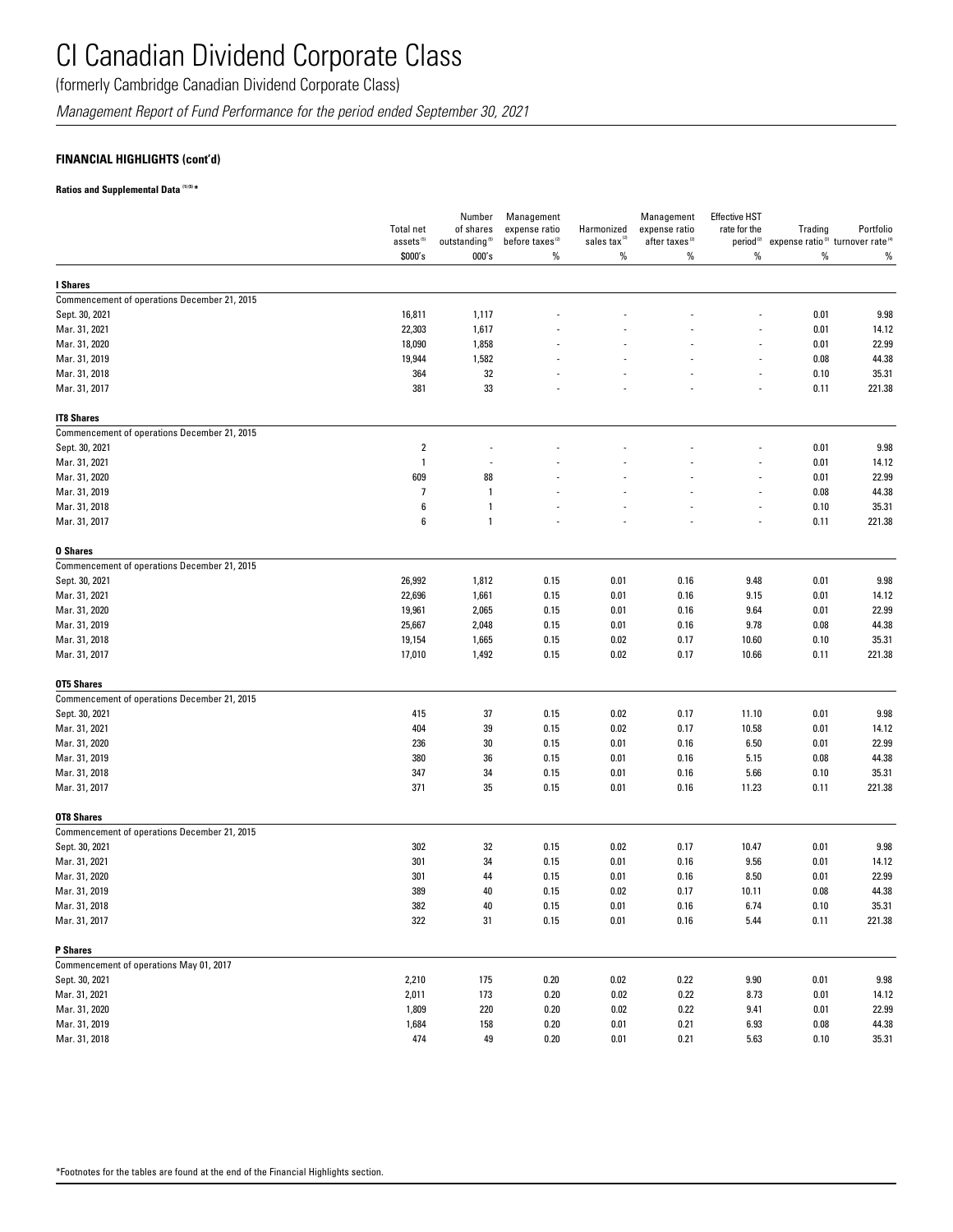(formerly Cambridge Canadian Dividend Corporate Class)

*Management Report of Fund Performance for the period ended September 30, 2021*

### **FINANCIAL HIGHLIGHTS (cont'd)**

#### **Ratios and Supplemental Data (1) (5)**

|                                               | <b>Total net</b><br>$\mathsf{asserts}^\text{\tiny(5)}$ | Number<br>of shares<br>outstanding <sup>(5)</sup> | Management<br>expense ratio<br>before taxes <sup>(2)</sup> | Harmonized<br>sales tax <sup>(2)</sup> | Management<br>expense ratio<br>after taxes <sup>(2)</sup> | <b>Effective HST</b><br>rate for the<br>period <sup>(2)</sup> | Trading<br>expense ratio <sup>(3)</sup> turnover rate <sup>(4)</sup> | Portfolio |
|-----------------------------------------------|--------------------------------------------------------|---------------------------------------------------|------------------------------------------------------------|----------------------------------------|-----------------------------------------------------------|---------------------------------------------------------------|----------------------------------------------------------------------|-----------|
|                                               | \$000's                                                | 000's                                             | %                                                          | %                                      | %                                                         | %                                                             | %                                                                    | %         |
| <b>PT5 Shares</b>                             |                                                        |                                                   |                                                            |                                        |                                                           |                                                               |                                                                      |           |
| Commencement of operations May 01, 2017       |                                                        |                                                   |                                                            |                                        |                                                           |                                                               |                                                                      |           |
| Sept. 30, 2021                                | 364                                                    | 36                                                | 0.20                                                       | 0.03                                   | 0.23                                                      | 13.00                                                         | 0.01                                                                 | 9.98      |
| Mar. 31, 2021                                 | 295                                                    | 31                                                | 0.20                                                       | 0.03                                   | 0.23                                                      | 13.00                                                         | 0.01                                                                 | 14.12     |
| Mar. 31, 2020                                 | 202                                                    | 29                                                | 0.20                                                       | 0.03                                   | 0.23                                                      | 13.00                                                         | 0.01                                                                 | 22.99     |
| Mar. 31, 2019                                 | 11                                                     | $\mathbf{1}$                                      | 0.20                                                       | 0.03                                   | 0.23                                                      | 13.00                                                         | 0.08                                                                 | 44.38     |
| Mar. 31, 2018                                 | 102                                                    | 11                                                | 0.20                                                       | 0.03                                   | 0.23                                                      | 13.00                                                         | 0.10                                                                 | 35.31     |
| <b>PT8 Shares</b>                             |                                                        |                                                   |                                                            |                                        |                                                           |                                                               |                                                                      |           |
| Commencement of operations May 01, 2017       |                                                        |                                                   |                                                            |                                        |                                                           |                                                               |                                                                      |           |
| Sept. 30, 2021                                | 33                                                     | 4                                                 | 0.20                                                       | 0.02                                   | 0.22                                                      | 13.00                                                         | 0.01                                                                 | 9.98      |
| Mar. 31, 2021                                 | $\mathbf{1}$                                           | $\overline{\phantom{a}}$                          | 0.20                                                       | 0.03                                   | 0.23                                                      | 13.00                                                         | 0.01                                                                 | 14.12     |
| Mar. 31, 2020                                 | 9                                                      | 1                                                 | 0.20                                                       | 0.03                                   | 0.23                                                      | 13.00                                                         | 0.01                                                                 | 22.99     |
| Mar. 31, 2019                                 | 11                                                     | 1                                                 | 0.20                                                       | 0.03                                   | 0.23                                                      | 13.00                                                         | 0.08                                                                 | 44.38     |
| Mar. 31, 2018                                 | 10                                                     | 1                                                 | 0.20                                                       | 0.03                                   | 0.23                                                      | 13.00                                                         | 0.10                                                                 | 35.31     |
| <b>W</b> Shares                               |                                                        |                                                   |                                                            |                                        |                                                           |                                                               |                                                                      |           |
| Commencement of operations September 27, 2019 |                                                        |                                                   |                                                            |                                        |                                                           |                                                               |                                                                      |           |
| Sept. 30, 2021                                | 562                                                    | 47                                                | 0.14                                                       | 0.02                                   | 0.16                                                      | 13.00                                                         | 0.01                                                                 | 9.98      |
| Mar. 31, 2021                                 | 292                                                    | 27                                                | 0.14                                                       | 0.02                                   | 0.16                                                      | 13.00                                                         | 0.01                                                                 | 14.12     |
| Mar. 31, 2020                                 | 8                                                      | 1                                                 | 0.14                                                       | 0.03                                   | 0.17                                                      | 13.00                                                         | 0.01                                                                 | 22.99     |

(1) This information is derived from the Fund's semi-annual and annual financial statements.

(2) Management expense ratio is calculated based on expenses charged to the Fund (excluding commissions and other portfolio transaction costs) and is expressed as an annualized percentage of daily average net assets for the period, including the Fund's proportionate share of any underlying fund(s) expenses, if applicable. The Effective HST tax rate is calculated using the attribution percentage for each province based on shareholder residency and can be different from 13%.

(3) The trading expense ratio represents total commissions and other portfolio transaction costs expressed as an annualized percentage of daily average net assets during the period, including the Fund's proportionate share of such expenses of any underlying fund(s), if applicable.

(4) The Fund's portfolio turnover rate indicates how actively the Fund's portfolio advisor manages its portfolio investments. A portfolio turnover rate of 100% is equivalent to the Fund buying and selling all of the securities in its portfolio once in the course of the fiscal period. The higher a Fund's portfolio turnover rate in a period, the greater the trading costs payable by the Fund in the period, and the greater the chance of an investor receiving taxable capital gains in the period. There is not necessarily a relationship between a higher turnover rate and the performance of a Fund. Portfolio turnover rate is calculated by dividing the lesser of the cost of purchases and the proceeds of sales of portfolio securities for the period, and excluding cash and short-term investments maturing in less than one year, and before assets acquired from a merger, if applicable, by the average of the monthly fair value of investments during the period.

(5) This information is provided for the period ended September 30, 2021 and the years ended March 31.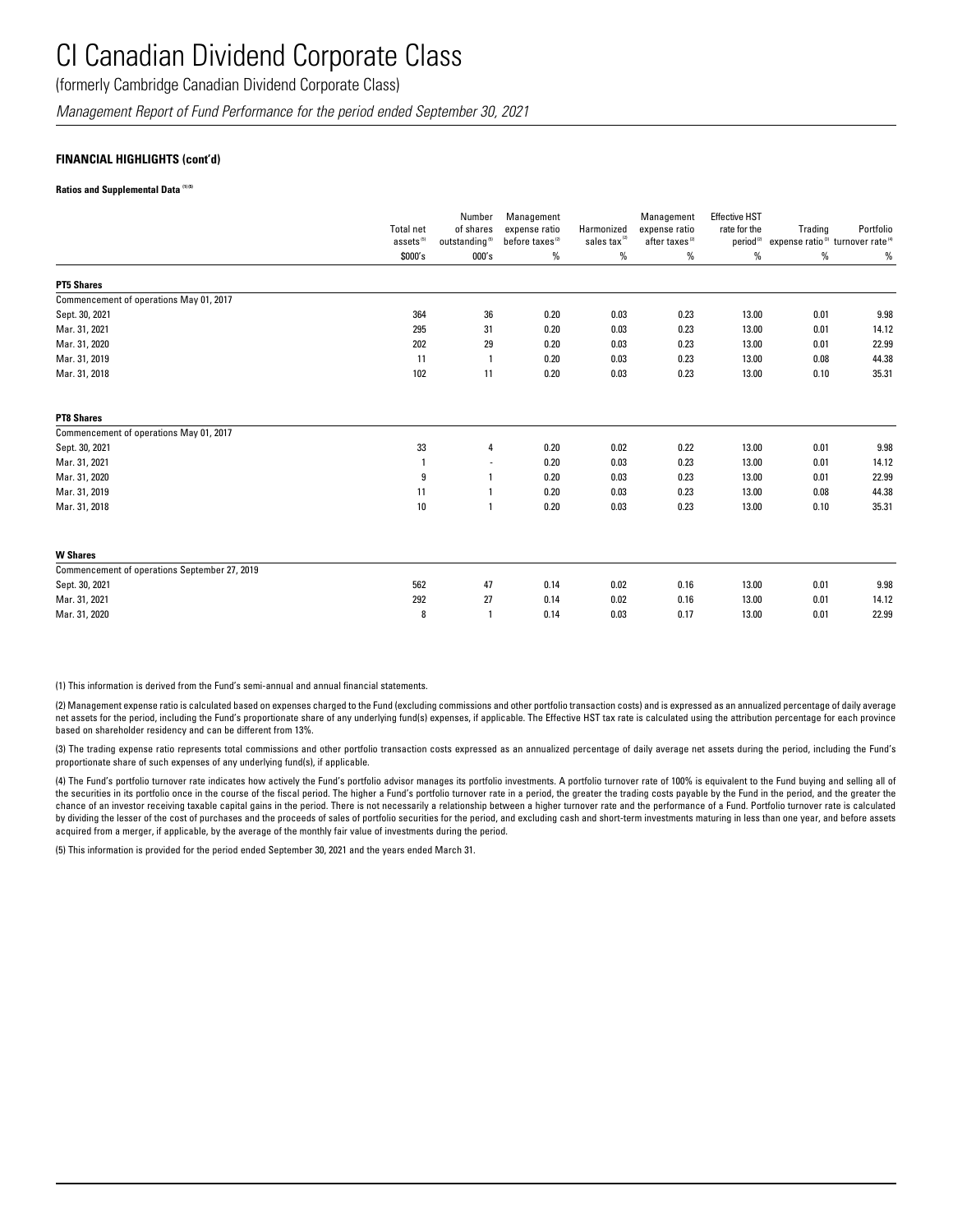(formerly Cambridge Canadian Dividend Corporate Class)

*Management Report of Fund Performance for the period ended September 30, 2021*

### **PAST PERFORMANCE**

This section describes how the Fund has performed in the past. Remember, past returns do not indicate how the Fund will perform in the future. The information shown assumes that dividends made by the Fund in the periods shown were reinvested in additional shares of the relevant Series of the Fund. In addition, the information does not take into account sales, redemption, distribution or other optional charges that would have reduced returns or performance.

### *Year-by-Year Returns*

The following charts show the Fund's semi-annual and annual performance for each of the periods shown and illustrate how the Fund's performance has changed from period to period. In percentage terms, the charts show how much an investment made on the first day of each financial period would have grown or decreased by the last day of each financial period, except where noted.



















50.8

9.1

**I Shares**

4.11 15.4 4.9 12.6 -18.5

Mar. 2016 Mar. 2017 Mar. 2018 Mar. 2019 Mar. 2020 Mar. 2021 Sept. 2021

-10<br>-20<br>-30<br>-40 0 10

60<br>50<br>40<br>30<br>20

70











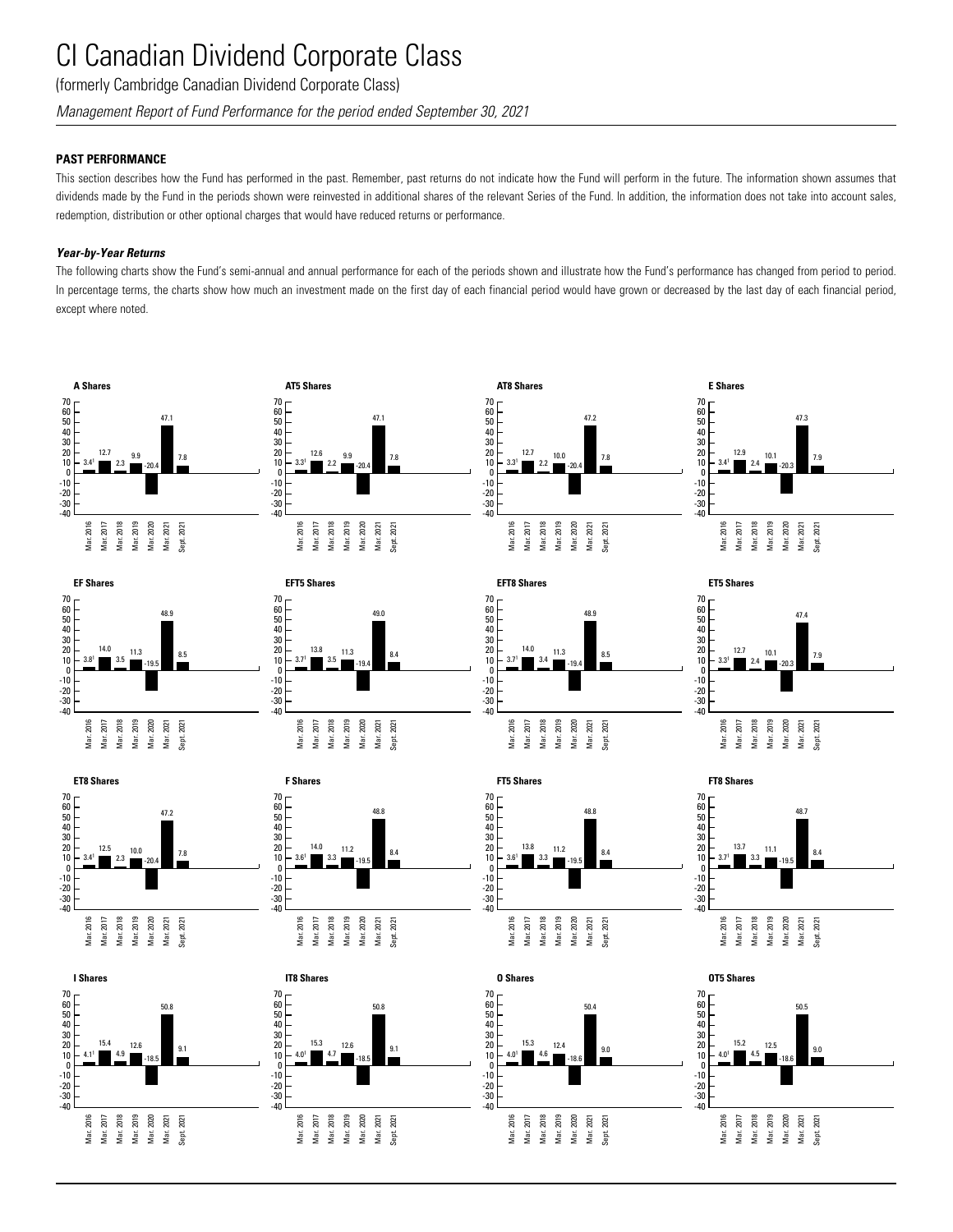#### CI Canadian Dividend Corporate Class  $\frac{1}{2}$ . d Corpo roto

(formerly Cambridge Canadian Dividend Corporate Class)

Management Report of Fund Performance for the period ended September 30, 2021<br> for the period end  $\frac{1}{2}$ 



Mar. 2018 Mar. 2019 Mar. 2020 Mar. 2021 Sept. 2021 Mar. 2016 Mar. 2017 Mar. 2018

Mar. 2019 Mar. 2020 Mar. 2021 Sept. 2021



1 2016 return is for the period from December 21, 2015 to March 31, 2016.

2 2018 return is for the period from May 1, 2017 to March 31, 2018.

3 2020 return is for the period from September 27, 2019 to March 31, 2020.